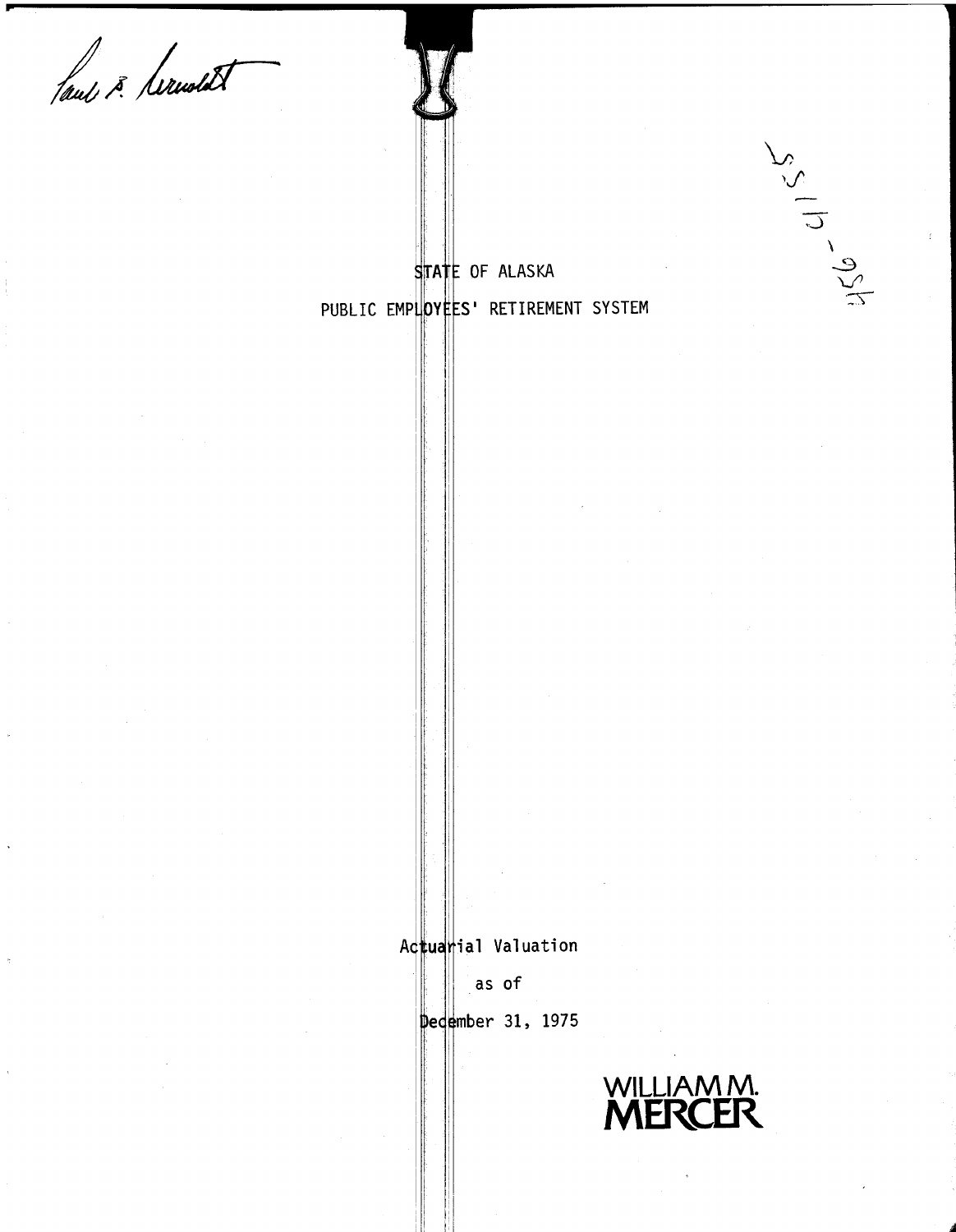

Norton Building Telephone Seattle, Washington 98104

November 23, 1976

Mr. Robert S. Gates, Director Division of Retirement and Benefits State of Alaska Department of Administration Pouch CR Juneau, Alaska 99811

Dear Bob:

Per our telephone discussion today, you should note the following changes in contribution rates under PERS for the fiscal year commencing July 1, 1977:

- (1) State of Alaska 11.56%.
- **(2)** The Unorganized Bureau School District (Currently split into a number of separate school districts) - 9.43% of covered pay.
- **(3)** Cfty of Delta Junction 9.43% of covered pay.

The change in State rate and in the rates for the former Unorganized Bureau School Districts arises from the reallocation from past service to the State from those school districts. Such districts came into existence as of July 1, 1976. This change results from a reallocation of the Unorganized Bureau School District's unfunded past service liabilities to the State. Since this set of entites did not come into existence until July 1, 1975, no service prior to that date should reasonably be allocated to such entities. Thus, since the vast bulk of this past service relates to State service, the entire amount of liability has been allocated to the State. This allocation has increased the State's contribution rates by .04% of covered pay.

**1** will be happy to answer any questions you may have with respect to this material.

Sincerely yours, /-- Norman S. Losk, FSA Actuary  $NS\sharp$ : jn

-

A.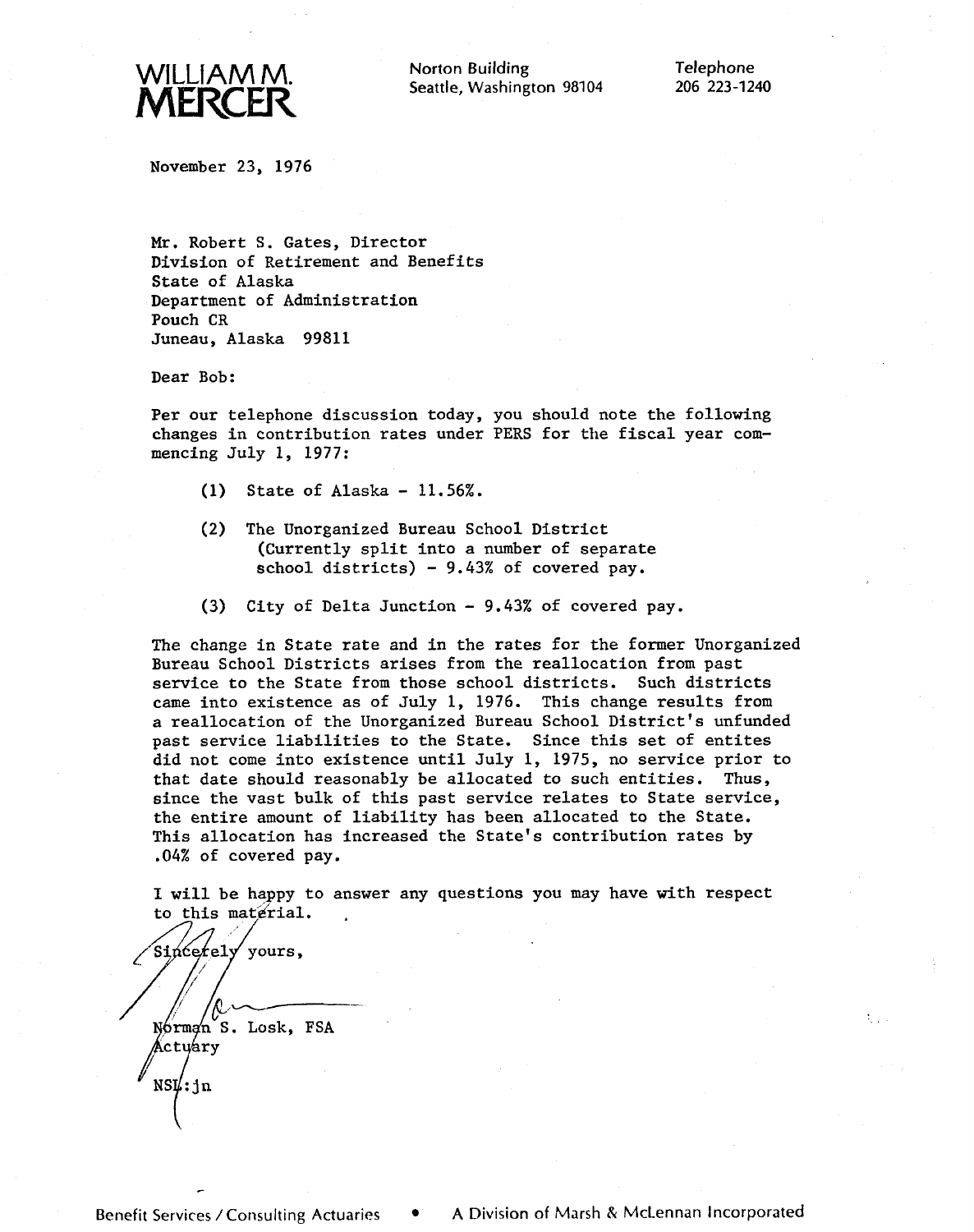

Norton Building Telephone Seattle, Washington 98104 206 223-1240

October 21, 1976

Mr. Andrew S. Warwick Commissioner of Administration Pouch CR Juneau, Alaska 99811

Dear Commissioner Warwick:

At your request, we have completed an actuarial valuation of the Alaska Public Employees' Retirement System as of December 31, 1975, in order to examine the financial status of the System and to determine the Employer contribution rates for the 1977-78 fiscal year.

The results of our valuation, included in this report, are based upon employee data and financial information supplied by your Department and the actuarial assumptions and methods chosen by the Actuary.

On the basis of this data and the actuarial method and assumptions described in this report,  $\Gamma$  certify that, to the best of my knowledge) and belief, the attached statements are true and

correct. Respectfully submitted, Norman/S. Losk, FŚA Actuayy  $NSL/jn$ Attachments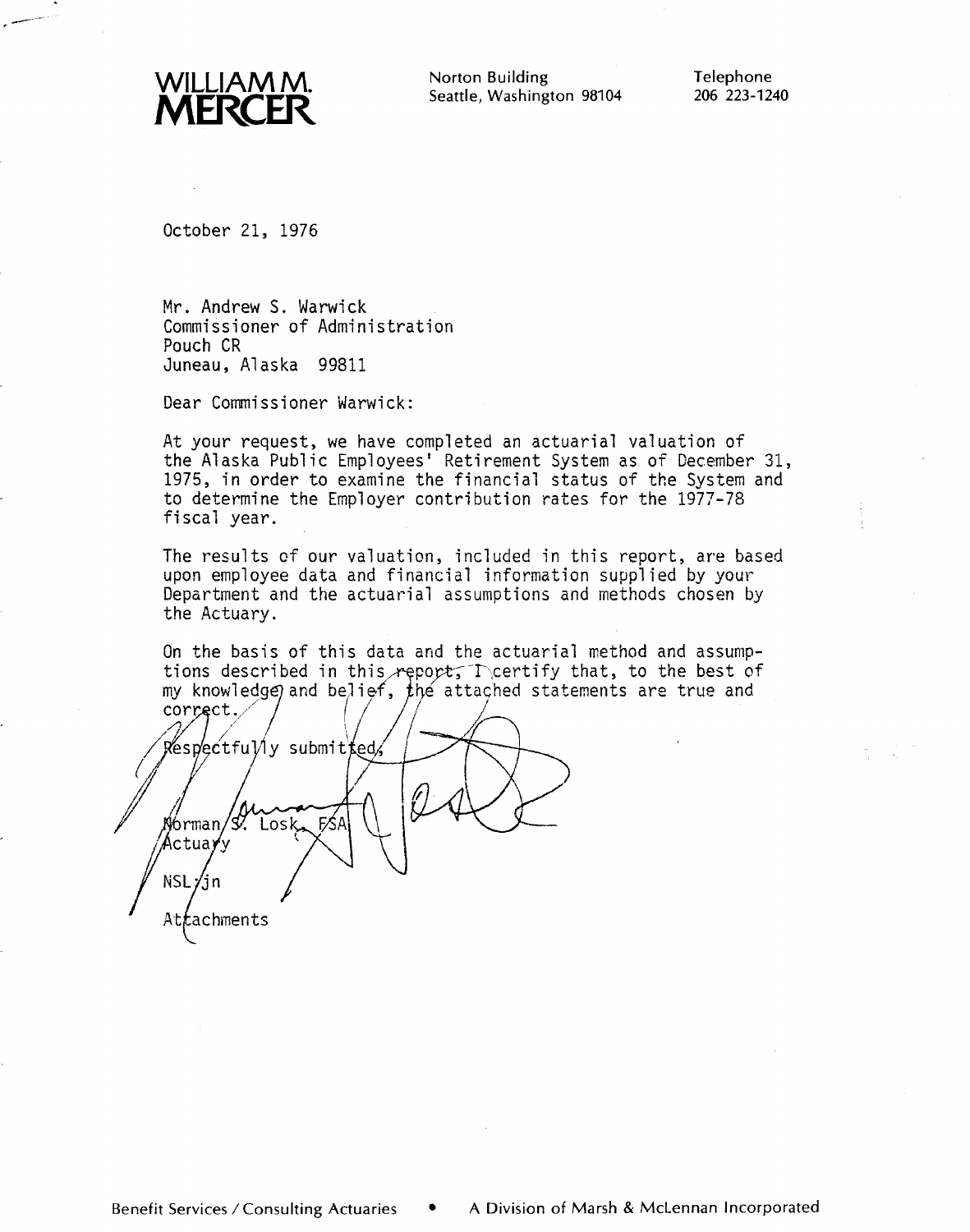

# **TABLE OF CONTENTS**

|             |                                                                | Page         |
|-------------|----------------------------------------------------------------|--------------|
| SECTION I   | INTRODUCTION                                                   | $\mathbf{1}$ |
| SECTION II  | ANALYSIS OF THE VALUATION                                      | 4            |
| SECTION III | SUMMARY AND CONCLUSIONS                                        | 8            |
| APPENDIX 1  | ACTUARIAL METHOD                                               | 9            |
| APPENDIX 2  | ACTUARIAL ASSUMPTIONS                                          | 11           |
| APPENDIX 3  | PARTICIPANT DATA                                               | 14           |
| APPENDIX 4  | ACTUARIAL DETERMINATIONS                                       | 17           |
| APPENDIX 5  | SUMMARY OF THE PROVISIONS OF THE<br>SYSTEM AS OF JULY 1, 1976. | 20           |

 $\ddot{\phantom{a}}$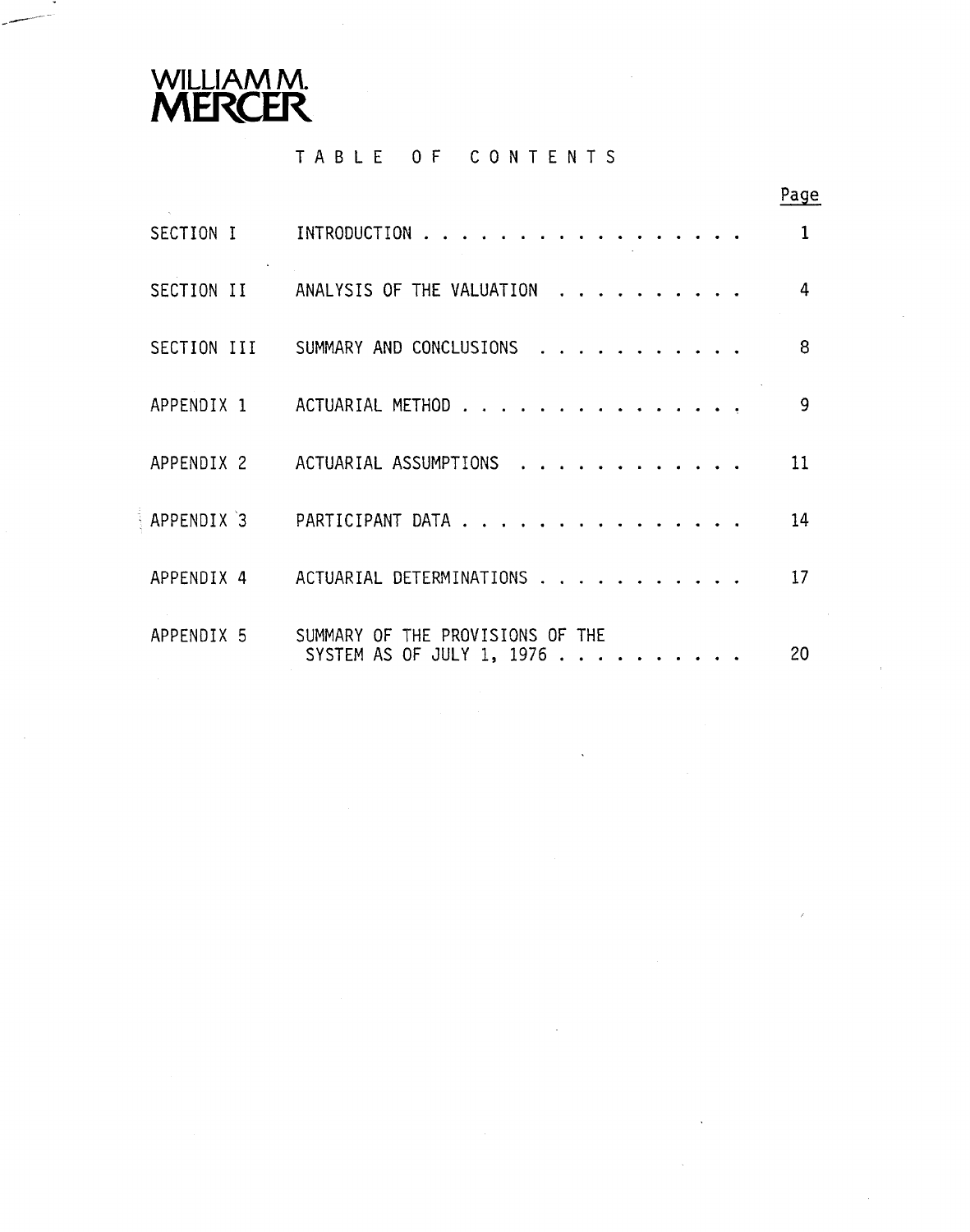

#### SECTION I

#### INTRODUCTION

In accordance with your request, we have performed an actuarial valuation of the Alaska Public Employees' Retirement System as of December 31, 1975.

The purposes of the valuation are:

- (a) To examine the status of funding of the System.
- **(b)** To establish contribution rates for the State of Alaska and all other participating employers for the 1977-78 fiscal year based upon the provisions of the System, including the amendments enacted by the 1976 Legislature.

The results of this actuarial valuation are based upon actuarial assumptions and methods which are identical to those used in the prior valuation.

The 1976 Legislature adopted several amendments to PERS. Those amendments which affect the results of the actuarial valuation are as follows:

(1) Certain employees of the Department of Fish & Game are given coverage of the Peace Officers & Fire Fighters provisions of the System.

 $-1 -$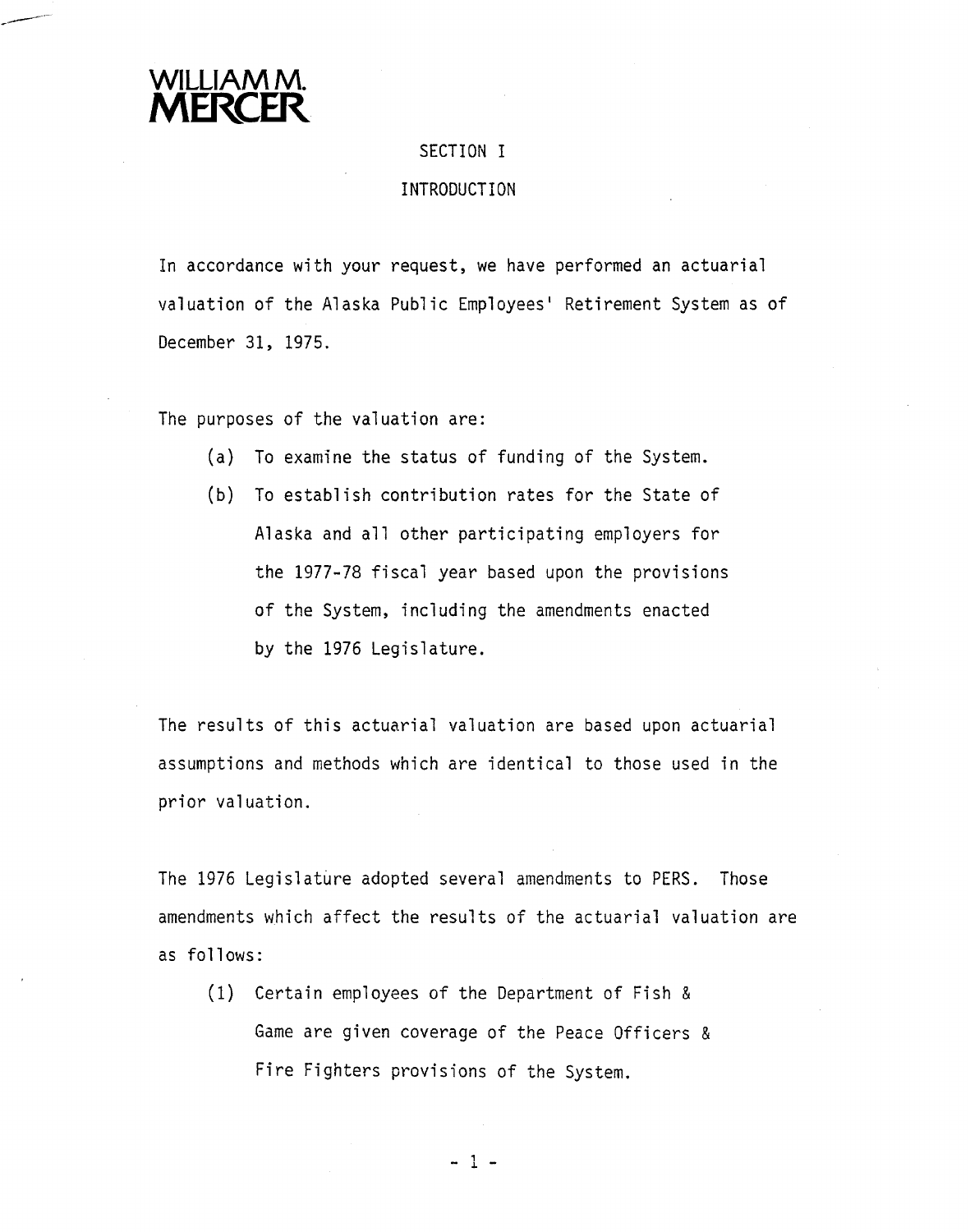

- (2) Occupational Death & Disability benefits have been significantly revised. See Appendix 5.
- **(3)** The Minimum Benefit provision has been amended to provide that any individual retired prior to July 1, 1975 will receive at least \$17.50 per month per year of credited service.
- $(4)$  A revised military service provision has been added.

A summary of the results of the valuation, based upon these amendments appears on the following page.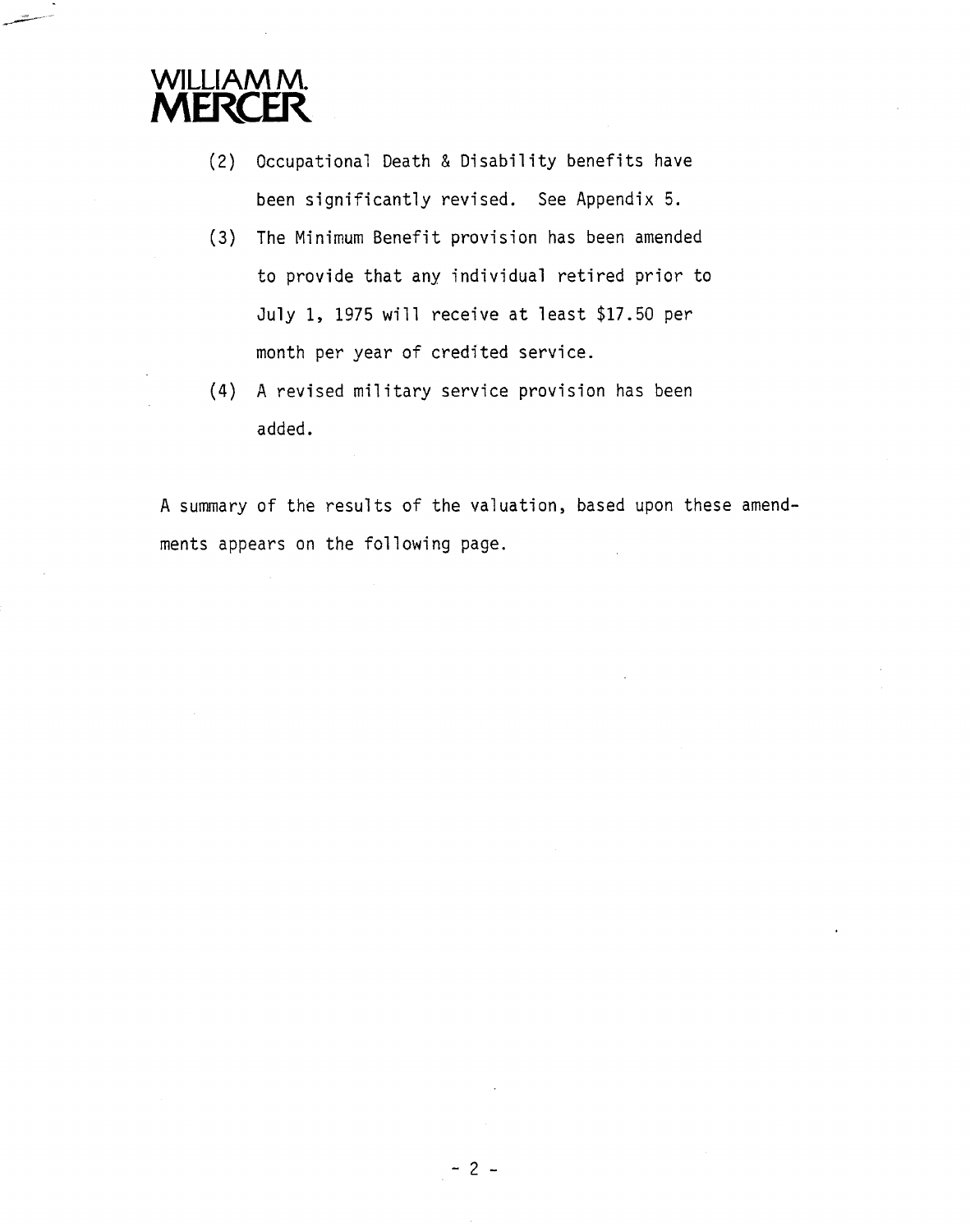#### VALUATION SUMMARY NEW PROVISIONS

|                              |                                                  | ------- Pension Cost    |                                 |                          |
|------------------------------|--------------------------------------------------|-------------------------|---------------------------------|--------------------------|
|                              | Consolidated<br>Employer<br>Contribution<br>Rate | Past<br>Service<br>Rate | Total<br>Employer<br>Rate       | Funding<br>Ratio         |
| State of Alaska              | 9.43%                                            | 2.09%                   | $11 - 52\frac{1}{6}$ //56 53.7% |                          |
| City of Skagway              | 9.43%                                            | (1.08%)                 | 8.35%                           | 235.0%                   |
| City and Borough of Sitka    | 9.43%                                            | 2.53%                   | 11.96%                          | 37.8%                    |
| City of Fairbanks            | 9.43%                                            | 3.46%                   | 12.89%                          | 30.2%                    |
| City of Haines               | 9.43%                                            | (.05%)                  | 9.38%                           | 103.6%                   |
| University of Alaska         | 9.43%                                            | .89%                    | 10.32%                          | 64.6%                    |
| City of Valdez               | 9.43%                                            | 2.64%                   | 12.07%                          | 32.6%                    |
| City of Kodiak               | 9.43%                                            | 1.61%                   | 11.04%                          | 54.5%                    |
| Alaska Municipal League      | 9.43%                                            | 8.08%                   | 17.51%                          | 25.5%                    |
| City of Kenai                | 9.43%                                            | .39%                    | 9.82%                           | 87.6%                    |
| Municipality of Anchorage    | 9.43%                                            | 2.14%                   | 11.57%                          | 36.5%                    |
| North Star Borough           | 9.43%                                            | .93%                    | 10.36%                          | 51.1%                    |
| Ketchikan Gateway Borough    | 9.43%                                            | (.05%)                  | 9.38%                           | 104.6%                   |
| Matanuska-Susitna Borough    | 9.43%                                            | 1.99%                   | 11.42%                          | 46.1%                    |
| City of Soldotna             | 9.43%                                            | (.61%)                  | 8.82%                           | 117.3%                   |
| City and Borough of Juneau   | 9.43%                                            | 1.26%                   | 10.69%                          | 62.2%                    |
| City of Wrangell             | 9.43%                                            | 1.34%                   | 10.77%                          | 43.7%                    |
| City of Bethel               | 9.43%                                            | .64%                    | 10.07%                          | 69.9%                    |
| Valdez City Schools          | 9.43%                                            | .23%                    | 9.66%                           | 66.5%                    |
| Hoonah City Schools          | 9.43%                                            | 3.10%                   | 12.53%                          | 20.7%                    |
| Nome Public Utilities        | 9.43%                                            | 2.26%                   | 11.69%                          | 25.8%                    |
| City of Kotzebue             | 9.43%                                            | (.29%)                  | 9.14%                           | 141.3%                   |
| City of Galena<br>$\sim$ $-$ | 9.43%                                            | (.27%)                  | 9.16%                           | 132.0%                   |
| King Cove City Schools       | 9.43%                                            | (.37%)                  | 9.06%                           | 270.0%                   |
| City of Petersburg           | 9.43%                                            | 1.92%                   | 11.35%                          | 28.2%                    |
| Bristol Bay Borough          | 9.43%                                            | 5.94%                   | 15.37%                          | 6.4%                     |
| North Slope Borough          | 9.43%                                            | 3.10%                   | 12.53%                          | 18.4%                    |
| Wrangell City Schools        | 9.43%                                            | 7.41%                   | 16.84%                          | 11.0%                    |
| Unorganized Borough Schools  | 9.43%                                            | .75%                    |                                 | $10.18\frac{1}{4}$ 39.3% |
| City of Cordova              | 9.43%                                            | 1.39%                   | 10.82%                          | 27.9%                    |
| Nome City Schools            | 9.43%                                            | 1.50%                   | 10.93%                          | 30.1%                    |
| City of King Cove            | 9.43%                                            | 2.62%                   | 12.05%                          | 20.1%                    |
| Selawik Schools              | 9.43%                                            | 2.82%                   | 12.25%                          | <u> - 0 -</u>            |
|                              |                                                  | 1.97%                   |                                 | $\frac{50.1\%}{20}$      |
|                              |                                                  |                         |                                 |                          |

Las June 9.91 o

 $\sqrt{2}$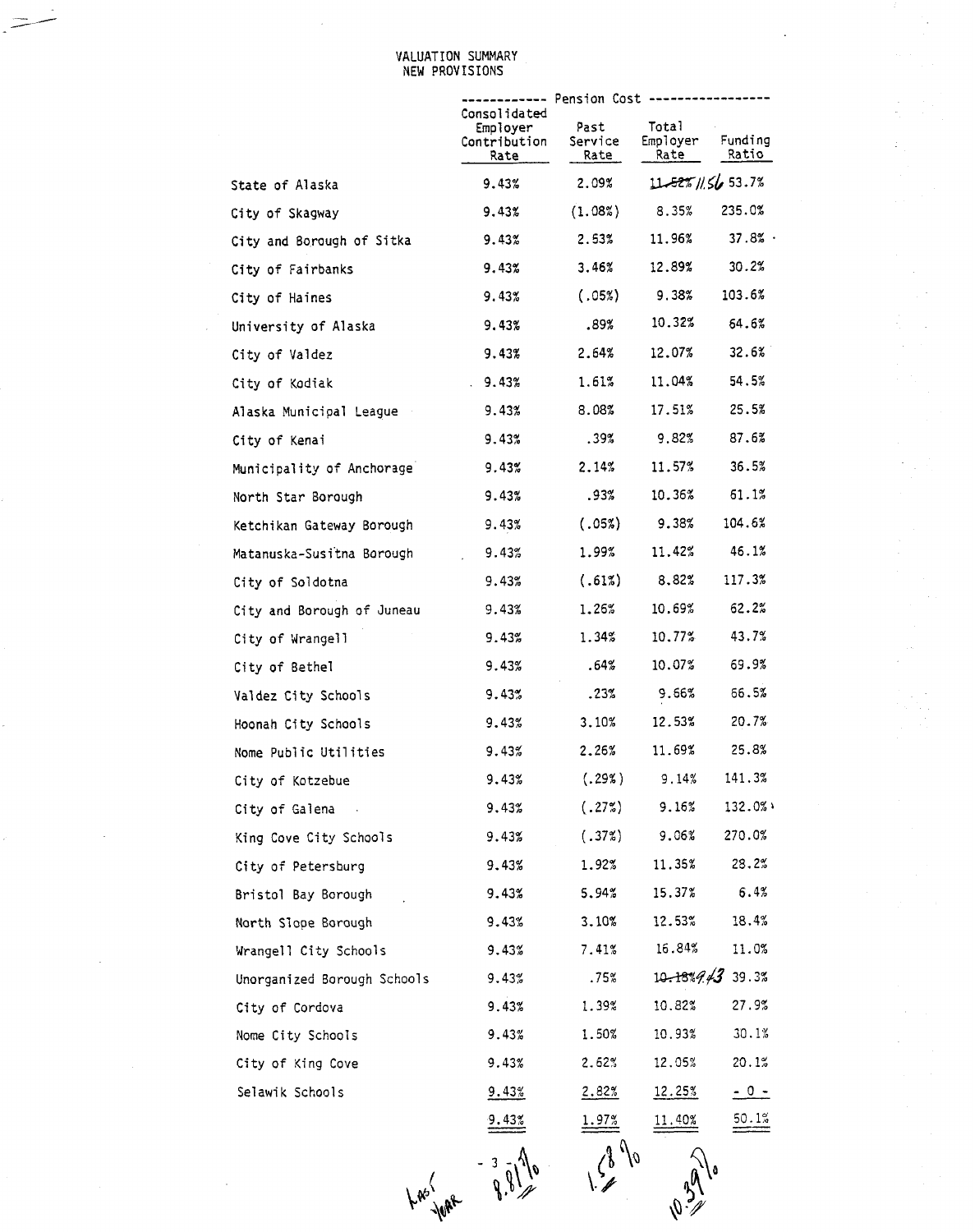

#### SECTION I1

#### ANALYSIS OF THE VALUATION

#### **A.** Actuarial Assumptions and Method

We have used, in this valuation, actuarial assumptions and methods which are identical to those used in the prior valuation.

The actuarial method utilized in the prior valuation remains applicable. In the last actuarial valuation report, we indicated our intent to fix past service liabilities for each employer. However, because of meaningful improvements in the employee data provided this year, we have redetermined the past service liabilities of each participating employer in this valuation. In future valuations, our objective will be to change such liabilities only to the extent that they are amortized, increased by amendment, or adjusted for changes in actuarial assumptions. However, if the provisions of the System are amended significantly or if the data provided us for future actuarial valuations is significantly different in nature from that used in this valuation, we may feel it necessary to redetermine such liabilities once again.

#### B. Participant Data

Although the averages shown in Exhibit **3** of Appendix **3** for

-4-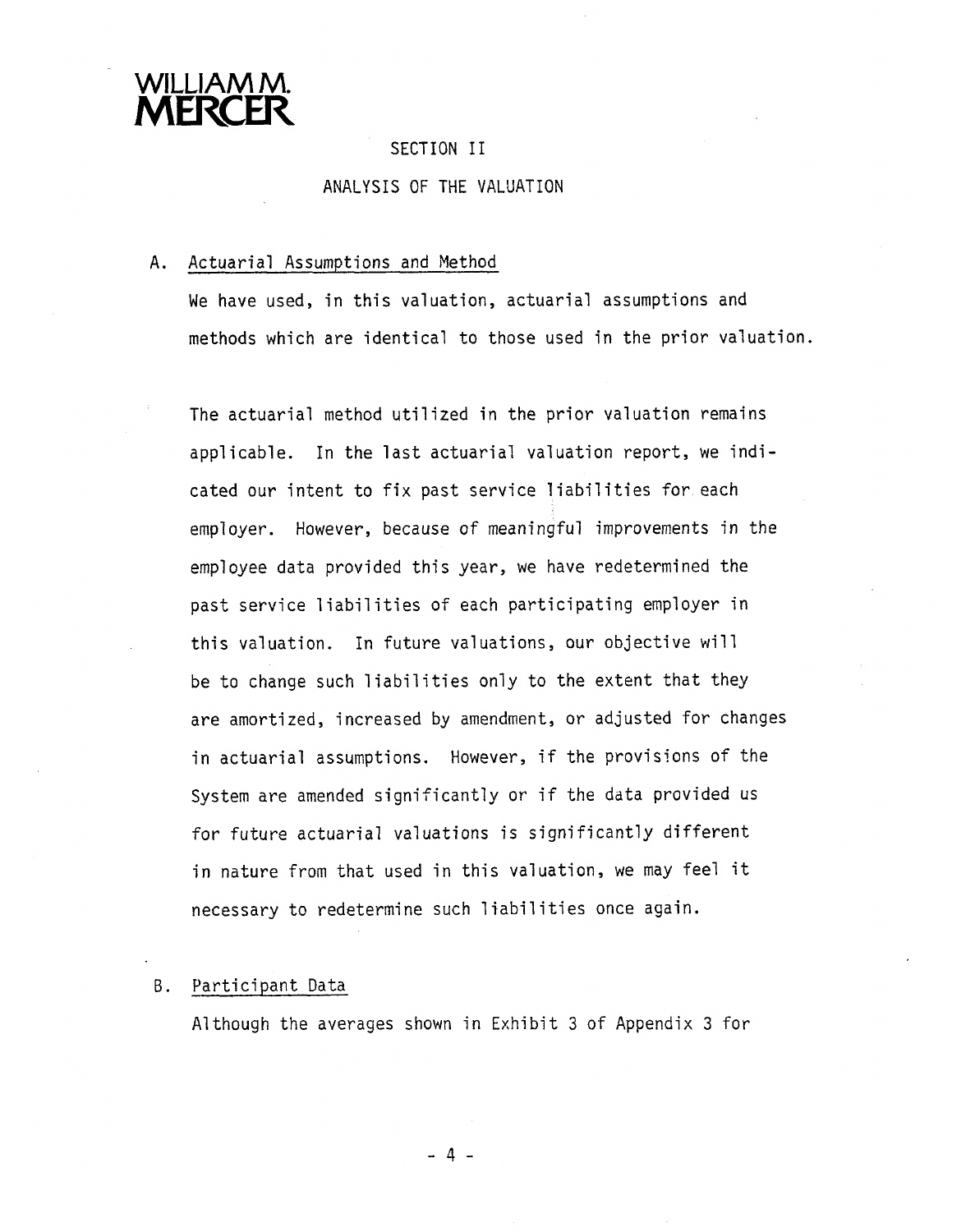

1975 appear to be quite similar to those for 1974, significant differences appear between the two sets of data:

- (1) A much larger percentage of the data utilized in this valuation contains good data than did last year's data. As can be seen, over  $97%$  of the records for active lives contain complete data. This compares to almost 80% Tast year and  $\overline{66}$  52% the prior year. For those records which are incomplete, we use default values. For example, the following default values are used: (a) No Salary - \$10,000
	- (b) No Birthdate February, 1940
	- (c) No Service 1 year

The results of this valuation are, thus, less affected by a lack of good data than in prior years. In fact, the data used this year appears to be the most accurate set of data used in any recent valuation of the System.

Past service rates tend to be depressed when using records which are of questionable quality, as they tend to increase past service liabilities only slightly while increasing total salaries more substantially.

(2) The breakdown of the group of active emp?oyees by sex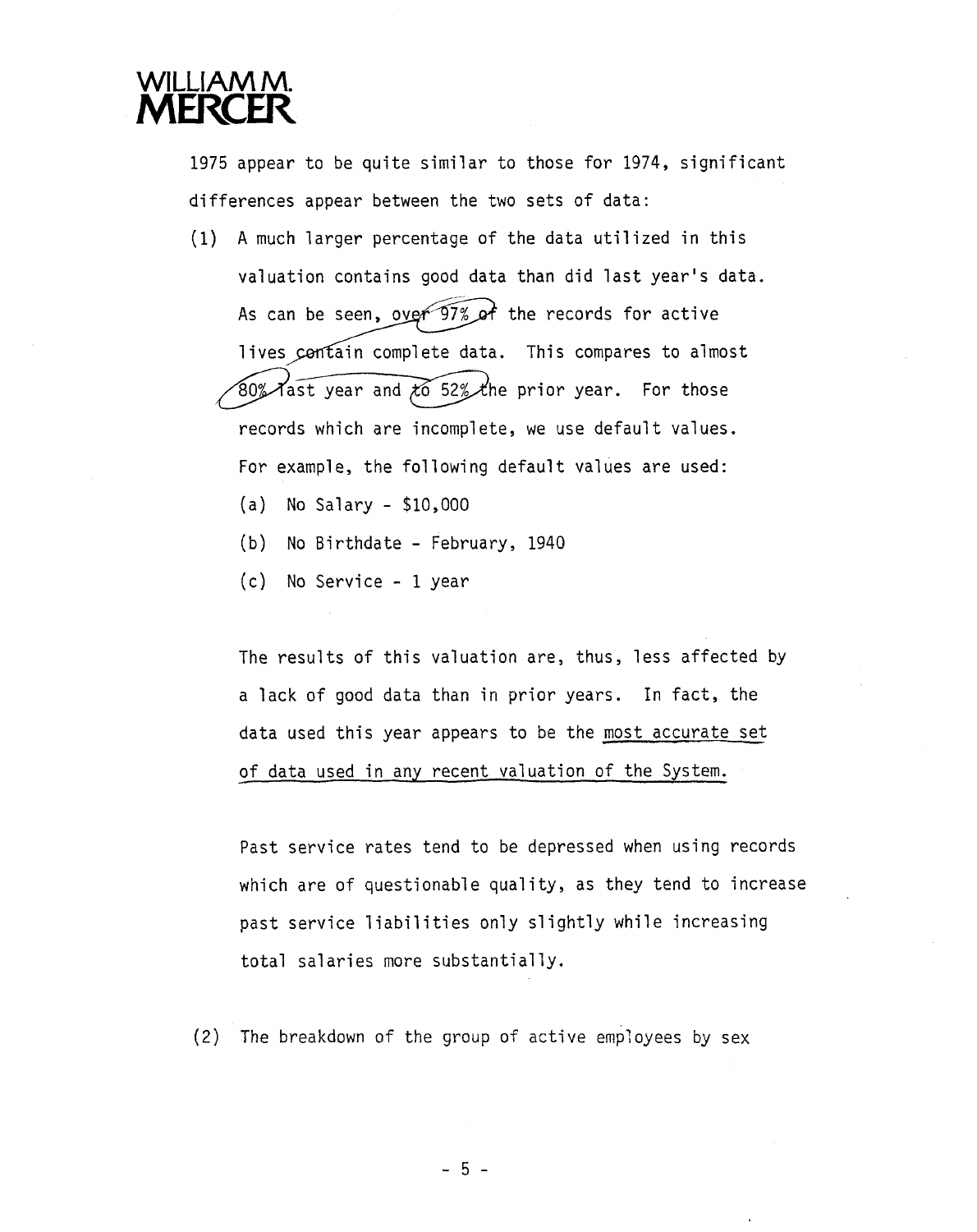

indicates a significant shift. The data indicates that approximately 47% of the group of active participants are female. This compares to about 40% in last year's valuation information and about 33% in the prior year. This factor tends to increase relative liabilities and costs .

- **(3)** The average salaries of the active participants increased dramatically in the year ending 12-31-75. The average salary recognized in the prior valuation was \$13,235, while the corresponding average for this year is \$16,535. This is an increase of about 25%. There are indications that the increases were proportionately higher for older participants. This condition tends to increase liabilities and has a slight upward impact on the contribution rate.
- (4) As in the prior valuation, the data with respect to retired lives shows a marked increase in the numbers of retirees, average retirement benefit, and liability for retired lives. The number of retirees increased from 714 to 941, an increase of 32%. The average retirement benefit increased from \$305 per month to \$346 per month, an increase of 13%. Liabilities for retirement benefits increased from \$27,395,287 to \$42,526,992, an increase of about 55%.

 $-6-$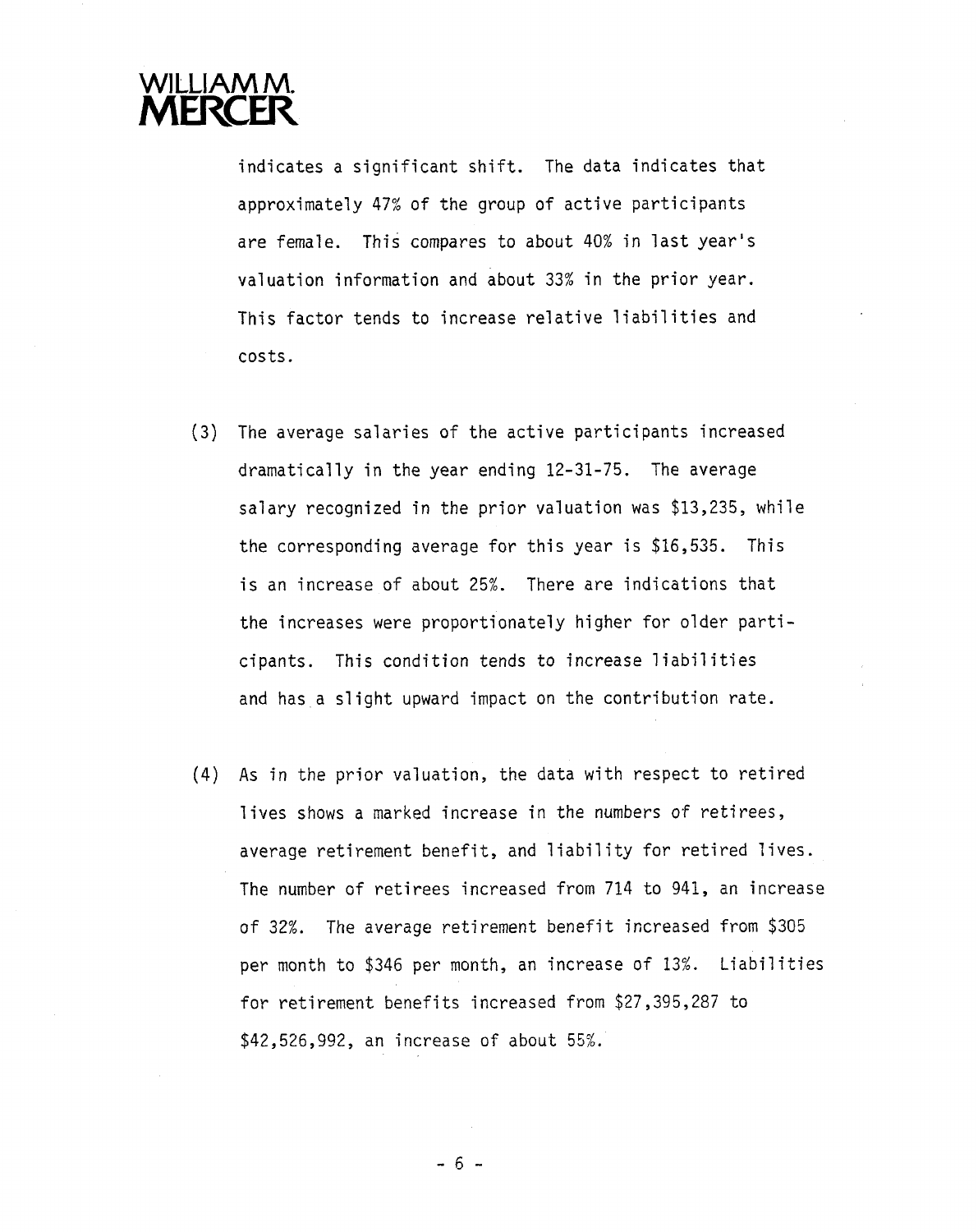

This is a significant increase which has had a strong upward effect on past service rates, due to the fact that valuation assets must be diverted to cover these liabilities. The financial reports as of December 31, 1975 indicate that the retiree reserve totaled \$15,246,638 as of that date. Thus, there existed a deficit relating to retirees of \$27,280,354. This deficit was allocated to reduce asset balances of participating employers roughly in proportion to the numbers of retirees attributable to such employers. Thus, in this indirect way, the increase in liabilities for retirees' benefits served to significantly increase unfunded past service liabilities and past service rates.

The net effect of these factors is an increase in employer rates based upon the provisions of the System currently in effect. While this increase affects the rates of different employers differently, the average increase is about 1% of covered pay.

 $-7-$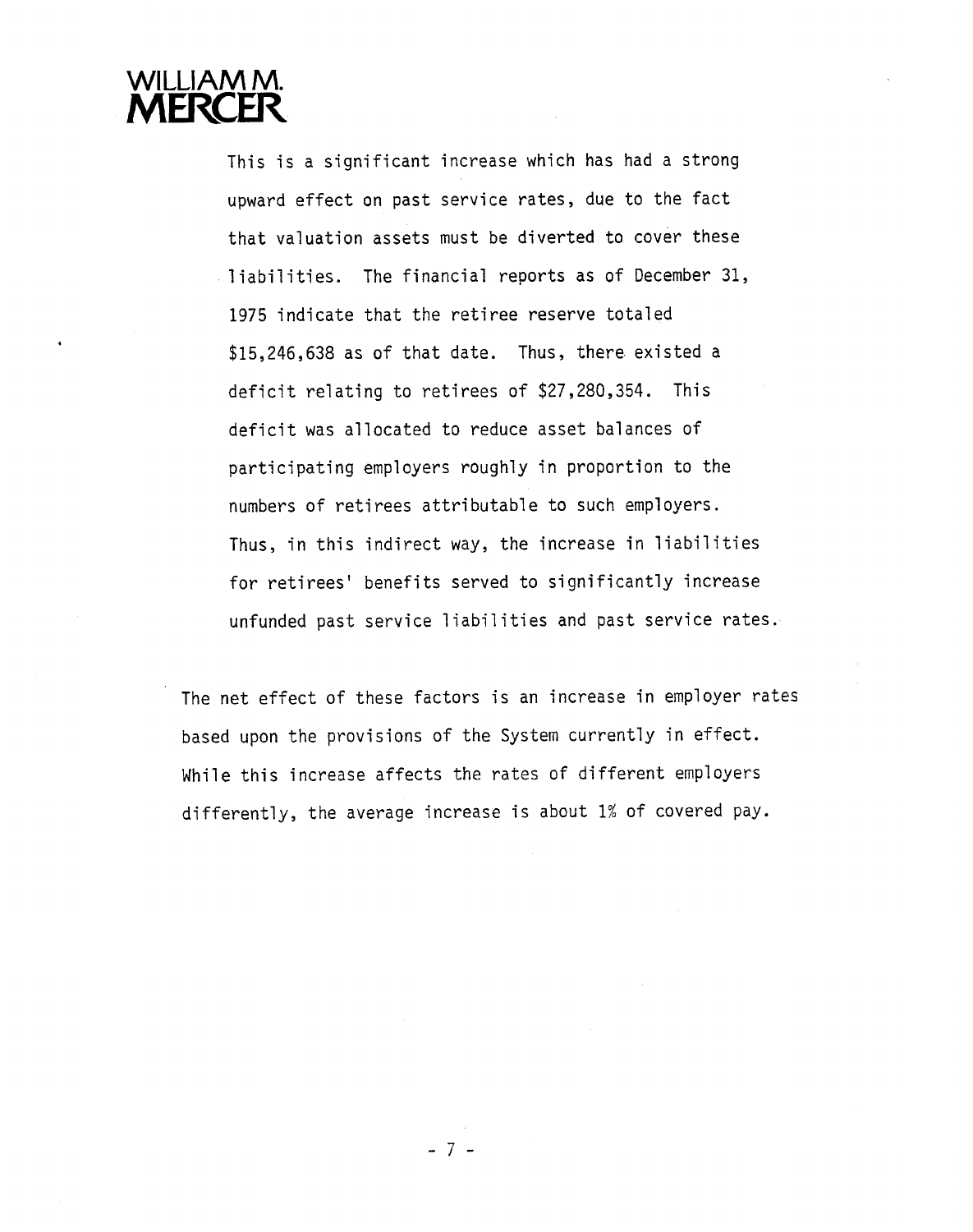

#### SECTION 111

#### SUMMARY AND CONCLUSIONS

It is clear that the changes in employee data have subs increased employer contribution levels.

Based upon the actuarial assumptions outlined in Appendix 2, the funding level of the System has been reduced by these changes for the second successive year. Based upon the results of this valuation, the funding levels for the System have deteriorated to about 50% based upon the provisions of the System currently in effect. This is due in part to the substantial increase in liability for retired lives and in part to the improvement in the quality of the information provided with regard to active lives. This is a substantial reduction in funding level which impacts different employers differently.

It will be important to watch this funding level very carefully in the next several years. As the data on which future valuations are based becomes more and more reliable, this funding ratio should, assuming no changes in the provisions of the System or in actuarial assumptions, stabilize and eventually begin to improve from year to year. If it does not improve on a comparable basis from year to year over a period of time, we will need to consider changes in actuarial assumptions and/or methods.

 $-8-$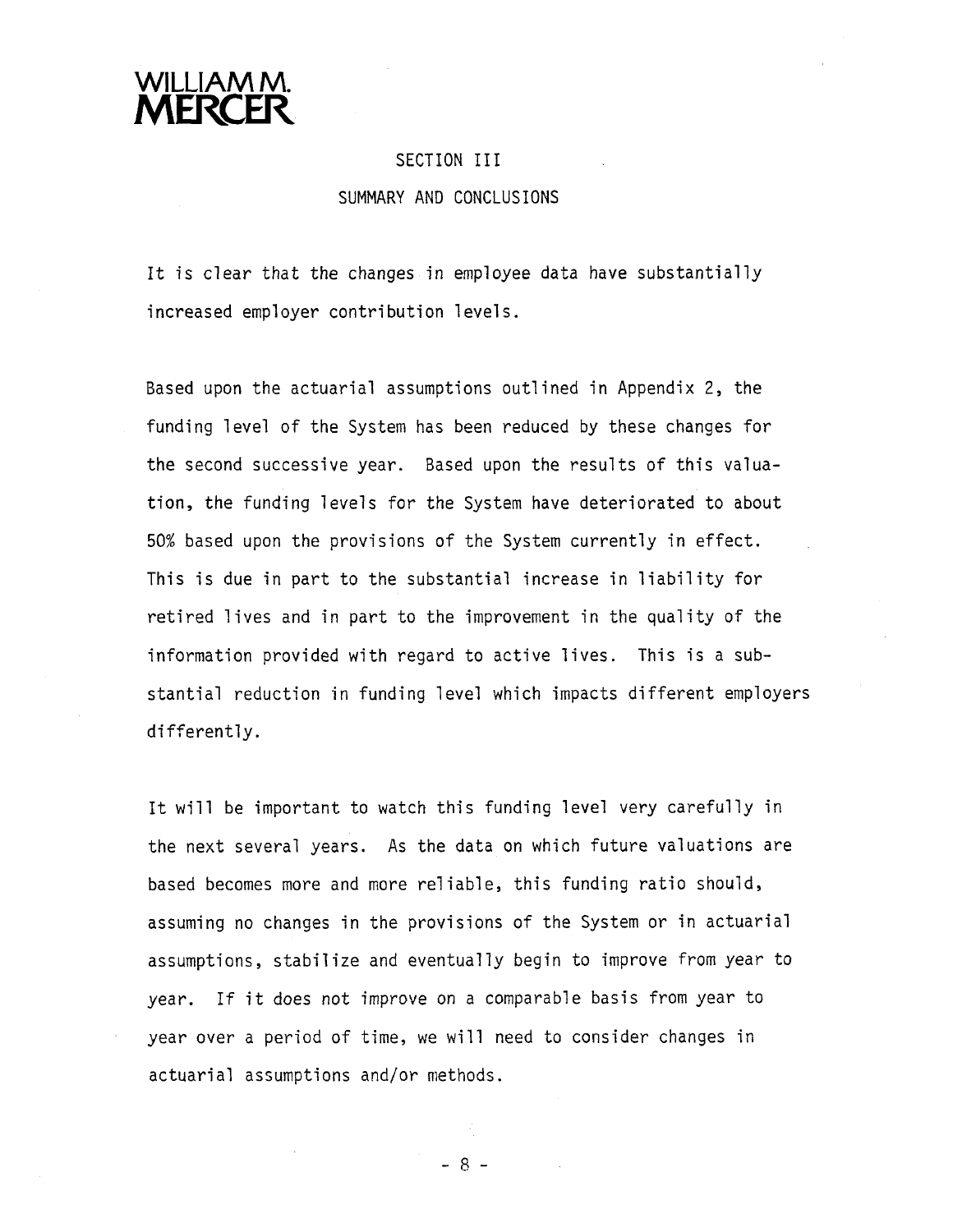

# APPENDICES

 $\sim$   $_{\star}$ 

 $\hat{\mathcal{A}}$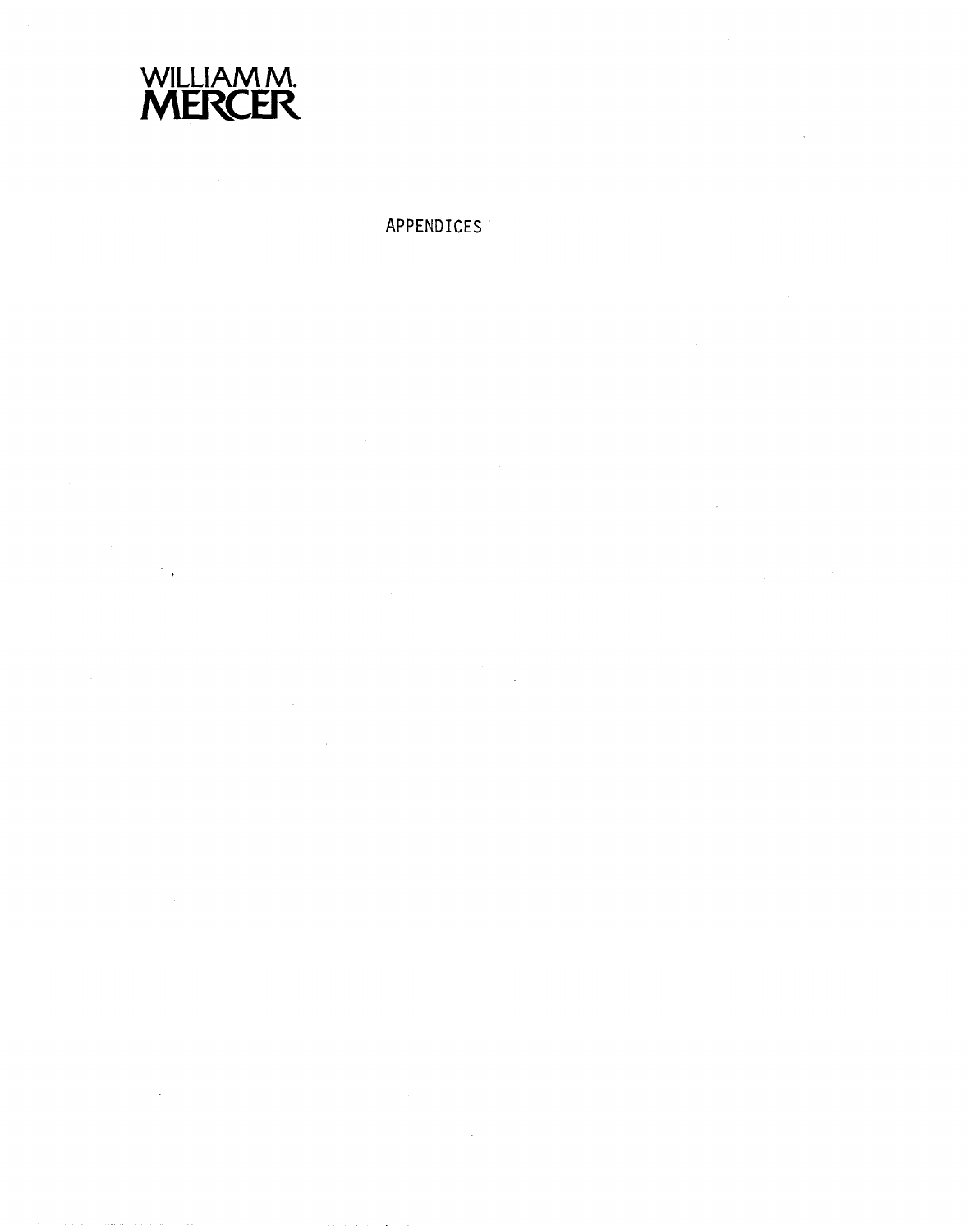

APPENDIX 1

ACTUARIAL METHOD

 $\sim 10$ 

 $\bar{\omega}$ 

 $\Delta \sim 10^4$ 

 $\mathcal{L}_{\text{max}}$  and  $\mathcal{L}_{\text{max}}$  .

 $\frac{1}{2}$ 

 $\mathcal{L}^{\text{max}}_{\text{max}}$ 

 $\sim 10$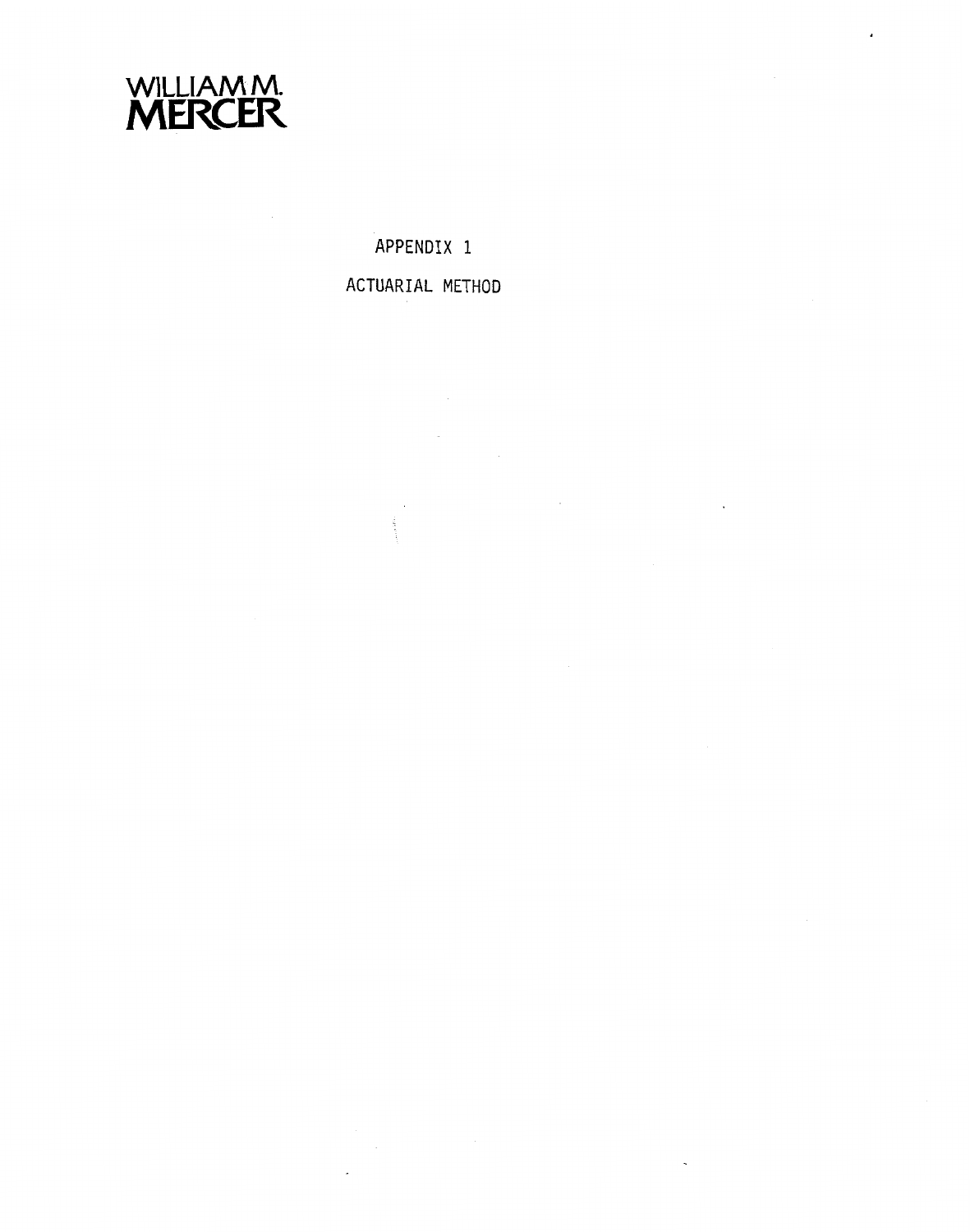

#### ACTUARIAL METHOD

The actuarial method used in this valuation is known as the Aggregate Method with Supplemental Liability. Under this method, the Consolidated Employer Contribution Rate is determined as follows:

- (1) The present value of all benefits accrued and expected to be earned in the future for non-retired participants is calculated, taking into account expected levels of mortality, turnover, disability, salary increases, and investment performance.
- **(2)** Such present value of benefits is reduced by the sum of:
	- (a) The present value of future employee contributions , taking into account the same items as enumerated in (I), above.
	- (b) The total liability for benefits earned to the valuation date.

The remainder is the portion of the present value of future benefits to be funded by employer contributions at the Consolidated Rate and is called the "Present Value of Future Consolidated Employer Contributions."

(3) The Cons01 idated Employer Contribution Rate is determined by dividing the Present Value of Future Consolidated Employer Contributions by the present value of future

 $-9 -$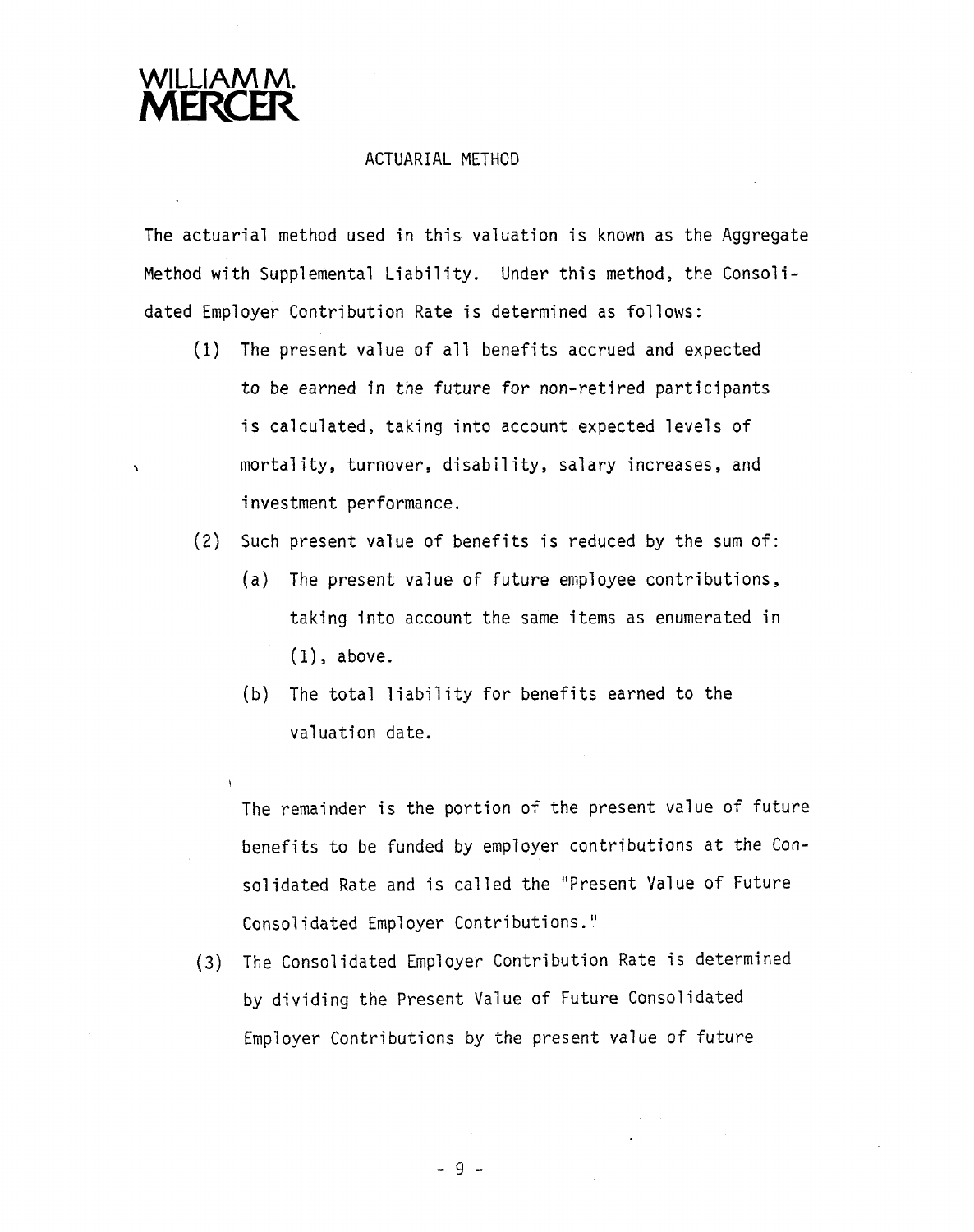

salaries, calculated taking into account those factors enumerated in item (1), above.

The total Employer Contribution Rate for each participating employer is the Consolidated Employer Contribution Rate plus that contribution rate sufficient to fund the unfunded accrued benefit liabilities of such employer over 40 years.

This method effectively spreads the portion of the total projected present value of benefits to be financed by future employer contributions over the expected future working lifetime of the currently covered group. It has the advantage that the effect of actuarial gains and losses (which arise from actual experience that deviates from the actuarial assumptions used) is automatically spread over this period.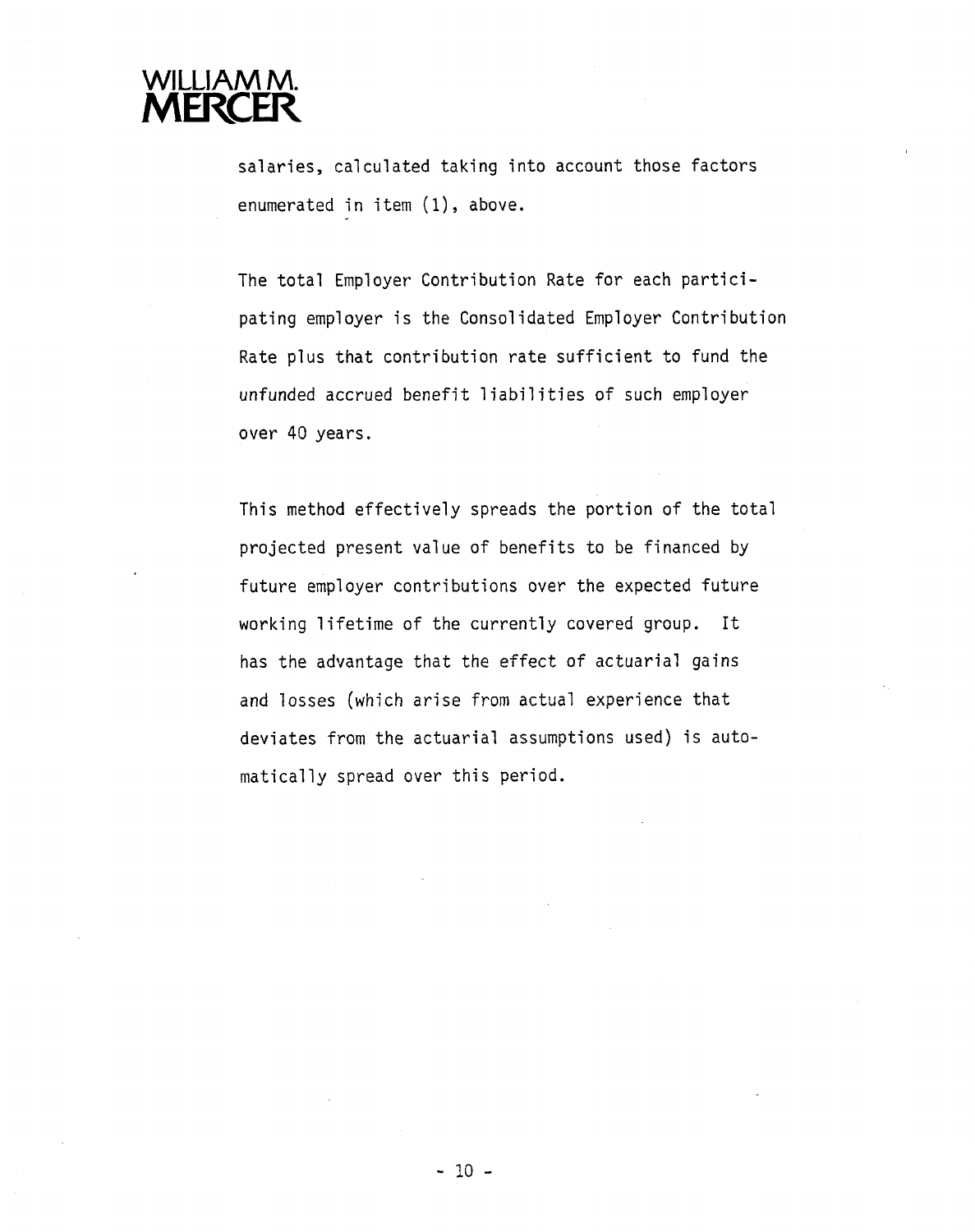

 $\sim 10$ 

**APPENDIX 2** 

**ACTUARIAL ASSUMPTIONS** 

 $\ddot{\phantom{1}}$ 

 $\sim$ 

 $\label{eq:2.1} \mathcal{L}_{\mathcal{A}} = \mathcal{L}_{\mathcal{A}} \left( \mathcal{L}_{\mathcal{A}} \right) \otimes \mathcal{L}_{\mathcal{A}} \left( \mathcal{L}_{\mathcal{A}} \right)$ 

 $\ddot{\phantom{a}}$ 

 $\hat{\mathcal{L}}$ 

 $\sim 10^{-1}$ 

 $\mathcal{L}^{\text{max}}_{\text{max}}$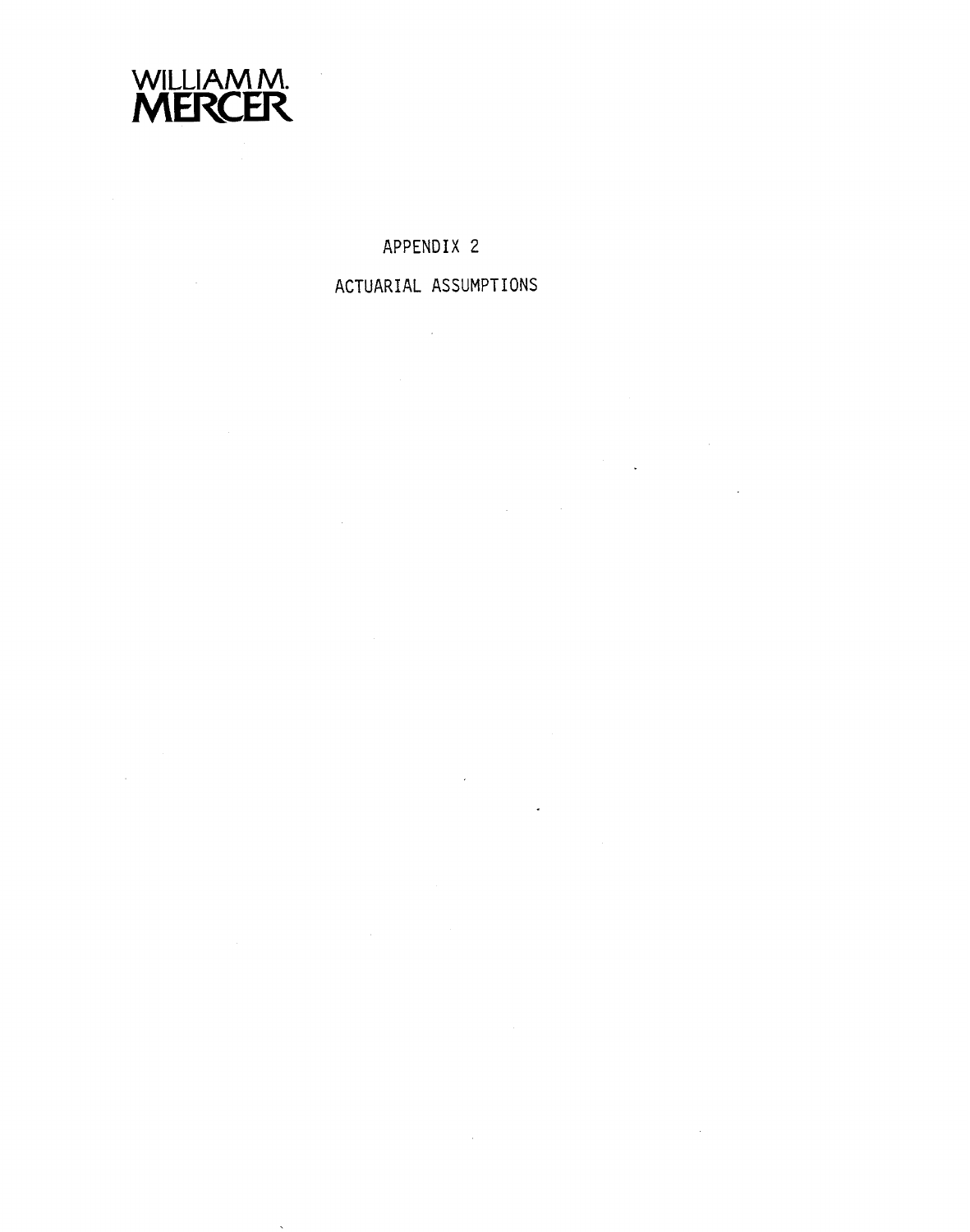

#### ACTUARIAL ASSUMPTIONS

The following assumptions were used as the basis for the valuation included in the report:

- (1) Investment Yield: 5% per annum, net of expenses.
- (2) Assets: Valued at cost.
- (3) Experience: Active Employees

| (a) Retirement Age - Police & Fire |          | 55 or 20 years<br>service. |  |
|------------------------------------|----------|----------------------------|--|
|                                    | - Others | 55 or 30 years<br>service. |  |

- (b) Disability See attached Schedule I.
- (c) Separation See attached Schedule 11.
- (d) Mortality 1951 Group Annuity Projection "C" to 1965.
- (e) Earnings Progression 5% increase per year.
- (4) Experience: Pensioners and Beneficiaries
	- (a) Mortality Retired 1951 Group Annuity Projection "C" to 1965.
	- (b) Disabled 1944 Disabled Railway Employees Select Mortality Table.
- (5) Loading: None.

 $-11 -$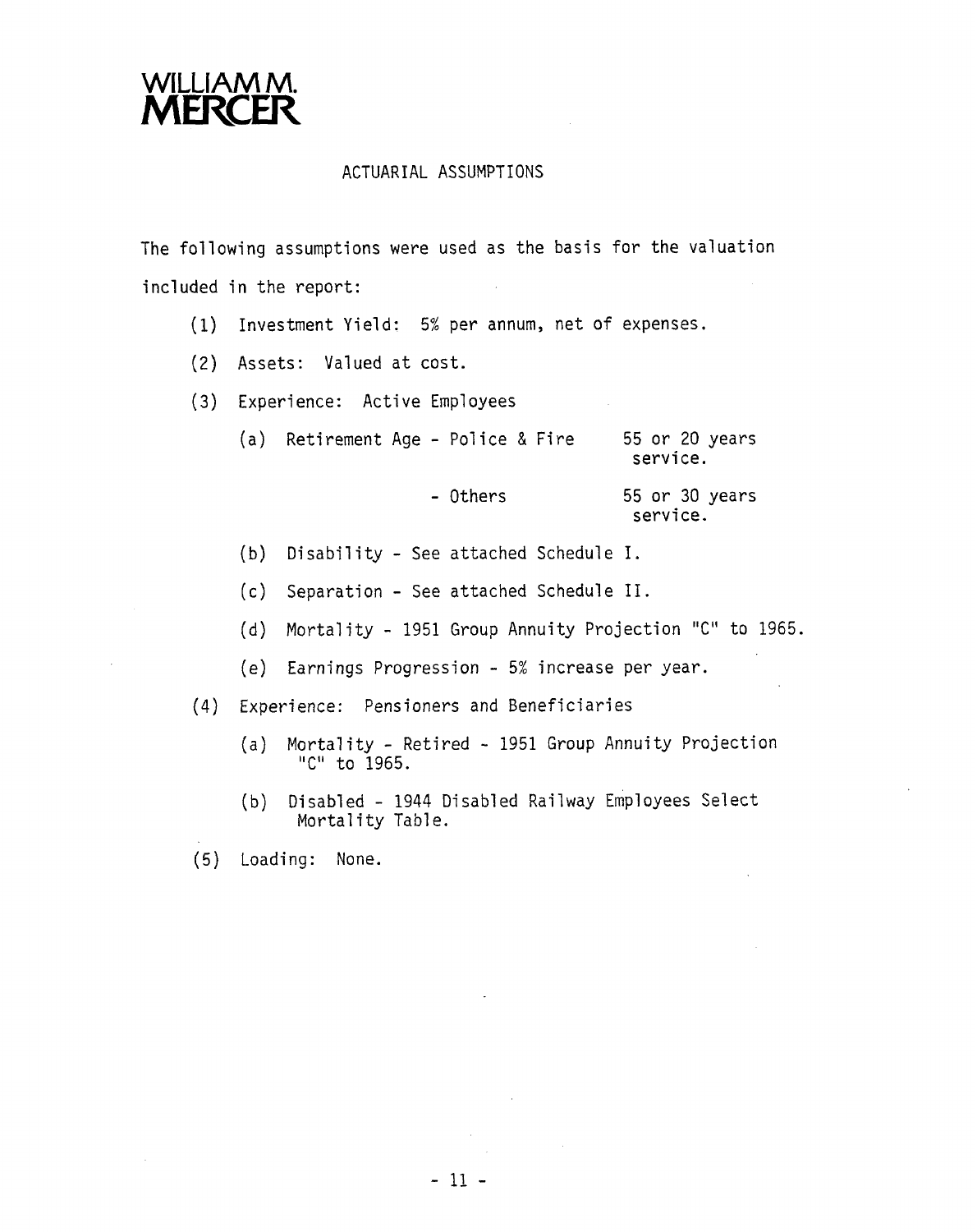

# Schedule I

 $\sigma_{\rm{max}}=1$ 

## PUBLIC EMPLOYEES' RETIREMENT SYSTEM

# OF ALASKA

# Disability Rates

# All Employees

|                            | Annual                     |                                      | Rates Per 1,000 Employees  |                                         |
|----------------------------|----------------------------|--------------------------------------|----------------------------|-----------------------------------------|
| <u>Age</u>                 |                            | Rate                                 | <u>Age</u>                 | Rate                                    |
| 20<br>21<br>22<br>23<br>24 |                            | .70<br>.71<br>.72<br>.73<br>.74      | 45<br>46<br>47<br>48<br>49 | 1.62<br>1.76<br>1.91<br>2.07<br>2.23    |
| 25                         | 26<br>27<br>28<br>29       | .75<br>.76<br>.78<br>.80<br>.82      | 50<br>51<br>52<br>53<br>54 | 2.40<br>2.60<br>2.86<br>3.18<br>3.55    |
|                            | 30<br>31<br>32<br>33<br>34 | .84<br>.86<br>.88<br>.90<br>.93      | 55<br>56<br>57<br>58<br>59 | 4.00<br>4.59<br>5.34<br>6.10<br>7.20    |
|                            | 35<br>36<br>37<br>38<br>39 | .96<br>.99<br>1.03<br>1.07<br>1.11   | 60<br>61<br>62<br>63<br>64 | 8.43<br>9.75<br>11.30<br>13.05<br>14.90 |
|                            | 40<br>41<br>42<br>43<br>44 | 1.15<br>1.20<br>1.27<br>1.36<br>1.48 |                            |                                         |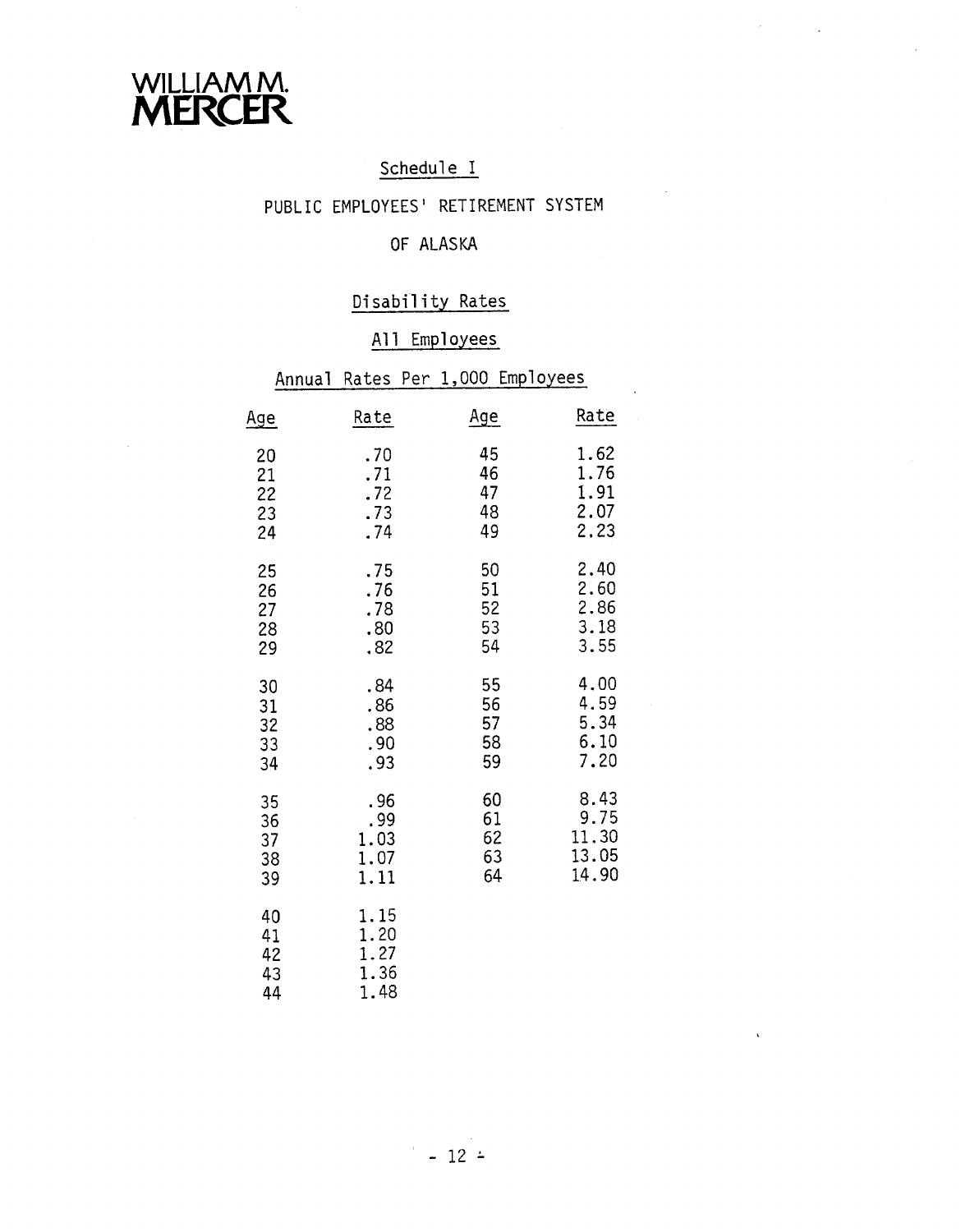

# Schedule II

# STATE OF ALASKA

# VALUATION TURNOVER RATES

| Male  | Female |
|-------|--------|
| 3274  | .3753  |
| .2782 | .3490  |
| .2408 | .3290  |
| .2334 | .3254  |
| .2151 | .3162  |
| .1917 | .3041  |
| .1690 | .2916  |
| .1528 | .2814  |
| .1510 | .2792  |
| .1465 | .2734  |
| .1408 | .2652  |
| .1351 | .2560  |
| .1309 | .2471  |
| 1303  | .2435  |
| 1289  | .2342  |
| .1269 | .2218  |
| .1248 | .2087  |
| .1229 | .1973  |
| .1223 | .1937  |
| .1207 | .1845  |
| 1185  | 1725   |
| 1161  | 1603   |
| .1140 | .1505  |
| 1132  | .1480  |
| .1112 | .1416  |
| .1081 | .1335  |
| .1060 | .1257  |
| .1041 | .1200  |
| .1038 | .1192  |
| .1025 | 1173   |
| .1021 | .1150  |
| .1012 | .1128  |
| 1006  | .1115  |
| .1004 | .1112  |
| .0996 | .1108  |
| .0997 | .1107  |
| .0999 | .1114  |
| .1009 | .1135  |
| 1011  | .1156  |
| 1022  | .1208  |
| 1047  | .1277  |
|       |        |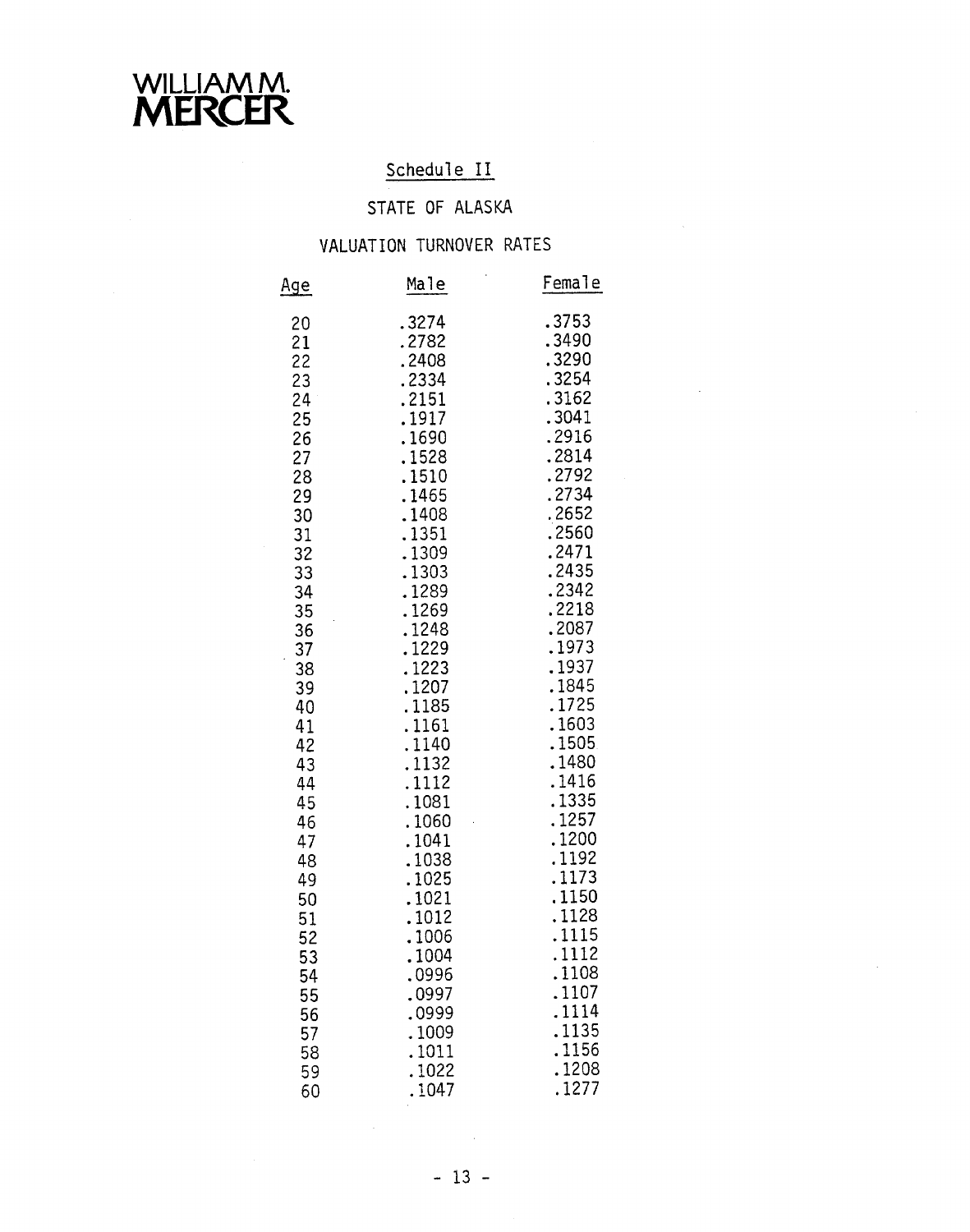

**APPENDIX 3** 

 $\bar{z}$ 

**PARTICIPANT DATA** 

 $\mathcal{L}^{\text{max}}$  ,  $\mathcal{L}^{\text{max}}$ 

 $\sim$ 

 $\label{eq:2} \frac{d\mathbf{y}}{dt} = \frac{d\mathbf{y}}{dt} \mathbf{y}$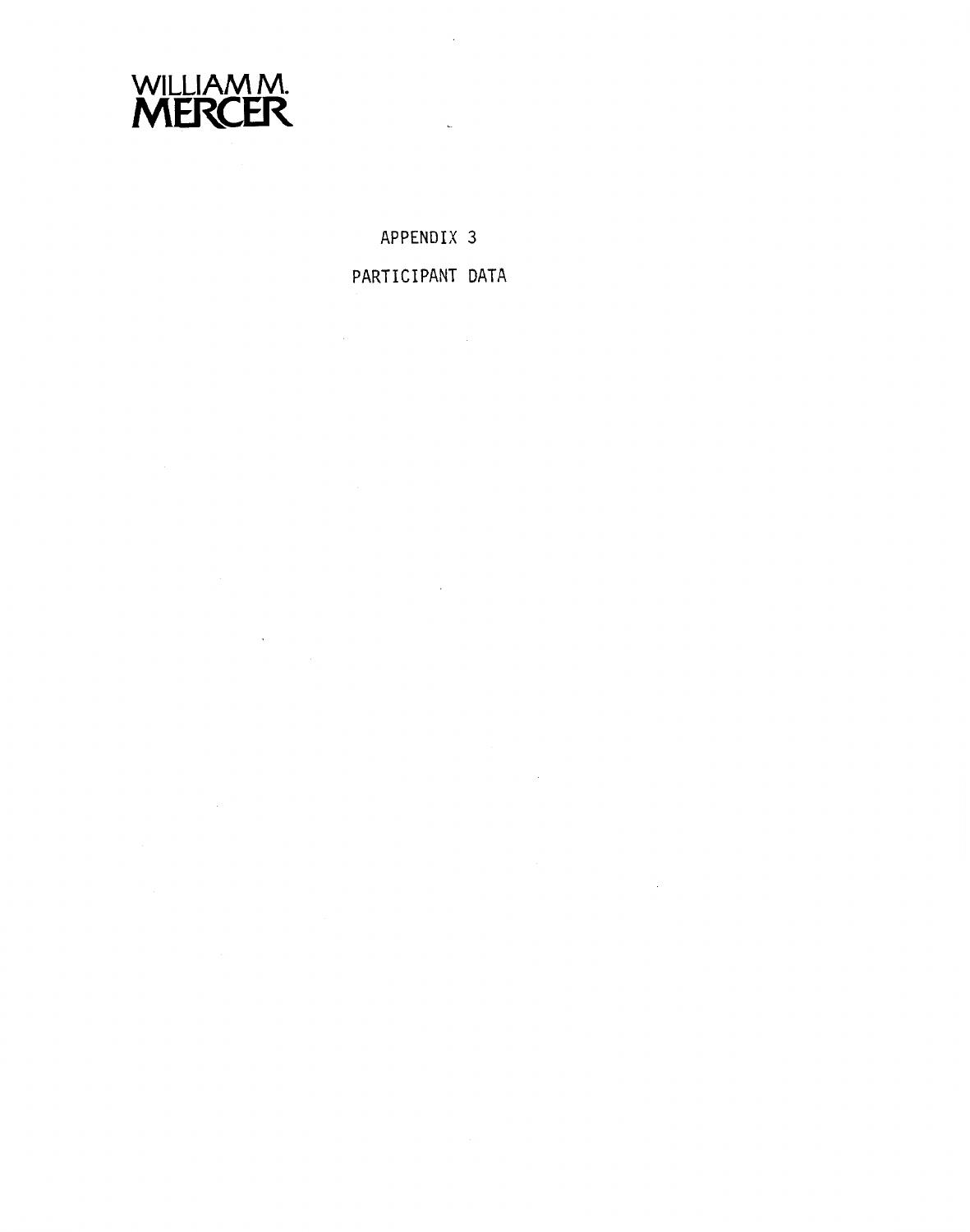|                                                                                                                                                                           |                                                                                                                                                                                                                                                                                                                                                                                                                                                                                                                                                                                                                                                                                                                                                                                                                                                                                                                                                                                                                                                                                                    | ۵ ۵ ۵ ۱<br>0                                                                                                                                                                                                                                                       | O N D N G N G A G A G A G A G A G A<br>$\begin{array}{c} \negthinspace \rightarrow \end{array} \begin{array}{c} \negthinspace \rightarrow \end{array} \begin{array}{c} \negthinspace \rightarrow \end{array} \begin{array}{c} \negthinspace \rightarrow \end{array}$                                                                                                                                                                                                                    |                 |                                             |                |         |              |              |              |         |                | $\infty$<br>$\overline{ }$<br>C         |
|---------------------------------------------------------------------------------------------------------------------------------------------------------------------------|----------------------------------------------------------------------------------------------------------------------------------------------------------------------------------------------------------------------------------------------------------------------------------------------------------------------------------------------------------------------------------------------------------------------------------------------------------------------------------------------------------------------------------------------------------------------------------------------------------------------------------------------------------------------------------------------------------------------------------------------------------------------------------------------------------------------------------------------------------------------------------------------------------------------------------------------------------------------------------------------------------------------------------------------------------------------------------------------------|--------------------------------------------------------------------------------------------------------------------------------------------------------------------------------------------------------------------------------------------------------------------|-----------------------------------------------------------------------------------------------------------------------------------------------------------------------------------------------------------------------------------------------------------------------------------------------------------------------------------------------------------------------------------------------------------------------------------------------------------------------------------------|-----------------|---------------------------------------------|----------------|---------|--------------|--------------|--------------|---------|----------------|-----------------------------------------|
| 1 U.J V<br>$\mathbf c$<br>ANNUAI<br>$\blacktriangleleft$<br>х.<br>VER<br>ı<br>سا<br>ပ<br>$\leq$<br>⋖<br>$\blacksquare$<br>$\frac{1}{\alpha}$<br>ш                         | n.<br>ত⇔<br>ᡋ<br>n Li<br>ന<br>0<br>N<br>r<br>$\sigma$ in $\sigma$ $\infty$<br>$ \sim$ $\sim$<br>$\circ$<br>$\infty$<br>$\infty$<br>ය ෆ<br>$\rightarrow$<br>$\overline{r}$<br>1007 PUP N C U O C<br>$\infty \succ n$<br>N 4 5 6 7 4 0 m 5 5 7 7 9 5 6<br><b>=======</b> >>>>                                                                                                                                                                                                                                                                                                                                                                                                                                                                                                                                                                                                                                                                                                                                                                                                                        | ÷                                                                                                                                                                                                                                                                  |                                                                                                                                                                                                                                                                                                                                                                                                                                                                                         | 00              | $\circ \circ \circ \circ \circ \circ \circ$ |                |         |              |              | c            |         | っ              |                                         |
| $\mathbf{u}$<br>n<br>⊣ ഗ<br>ANNUAI<br>RNINGS<br>4<br>TOT.<br>ARNINGS<br>$\blacktriangleleft$<br>ш                                                                         | ഗ ⊶<br>m √<br>n u o o<br>$\sigma$<br>$\circ$ $\circ$<br>ෑ<br>$\overline{\phantom{0}}$<br>0<br>$\mathfrak{O}$ m<br>$\bullet$<br>$\rightarrow$<br>$\alpha \wedge \alpha$<br>$\mathbf{\alpha}$<br>ෑ<br>$\rightarrow$<br>∞<br>$\sim$ $\rightarrow$<br>$\overline{\phantom{a}}$<br>$\bullet$<br>$m - \infty$<br>$\circ$ $\circ$<br>$\sigma$<br>$\mathbf{C}\cdot \mathbf{A}\cdot \mathbf{C}\cdot \mathbf{H}\cdot \mathbf{L}\cdot \mathbf{L}$<br>╰<br>$\begin{array}{ccccccccccccccccc} \multicolumn{4}{c}{} & \multicolumn{4}{c}{} & \multicolumn{4}{c}{} & \multicolumn{4}{c}{} & \multicolumn{4}{c}{} & \multicolumn{4}{c}{} & \multicolumn{4}{c}{} & \multicolumn{4}{c}{} & \multicolumn{4}{c}{} & \multicolumn{4}{c}{} & \multicolumn{4}{c}{} & \multicolumn{4}{c}{} & \multicolumn{4}{c}{} & \multicolumn{4}{c}{} & \multicolumn{4}{c}{} & \multicolumn{4}{c}{} & \multicolumn{4}{c}{} & \multicolumn{4}{c}{} & \multicolumn{4}{c}{} &$<br>$\sim$ $\sim$ $\sim$ $\sim$ $\sim$<br>99999989757897<br>0<br>0<br><b>O N N W W W O W N</b><br>$\sim$ $\sim$<br>∞<br><b>432113521</b><br>$\sim$<br>$\sim$ | σ<br>ب.<br>-1<br>m<br>ന                                                                                                                                                                                                                                            |                                                                                                                                                                                                                                                                                                                                                                                                                                                                                         | $\circ$ $\circ$ |                                             |                |         |              |              |              |         | $\circ$ $\sim$ |                                         |
| $\mathbf{u} \propto$<br>سا<br>ٮ<br>ш<br>NUMBI<br>ہ سا<br>$\overline{\circ}$<br>$\circ$<br>ANNUAL<br>لتأ<br>a.                                                             | Ő.<br>0 ທ<br>ᡡ<br>すらりょしろでものしゅ<br>$\infty$ $\infty$<br>$\rightarrow$ $\sim$ $\sim$ $\sim$ $\sim$<br>œ<br>റന<br>$m$ $Q$ $4$ $m$ $m$ $m$ $m$ $4$<br>∼<br>GROUPS<br>$m \sim -1$<br>$\sigma$ $\sim$ $-$<br>ო                                                                                                                                                                                                                                                                                                                                                                                                                                                                                                                                                                                                                                                                                                                                                                                                                                                                                            | a.<br>◅<br>٣<br>1<br>⊃ 0<br>$\mathbf{\Omega}$<br>0                                                                                                                                                                                                                 | 00000000HN0N0000                                                                                                                                                                                                                                                                                                                                                                                                                                                                        |                 |                                             |                |         |              |              |              |         |                |                                         |
| ш<br>ے ں<br><b>RVII</b><br>RVII<br>யம<br>S.                                                                                                                               | ш<br>$\rightarrow \sim \sim \rightarrow$<br>ෑ<br>ᡡ<br>すのすの<br>అ<br>$\sigma \rightarrow$<br>$ \sim$ $\sim$ $\sim$ $\sim$<br>ෑ<br>⋖<br>$\mathbf{I}$<br>⋖<br>$\mathbf{1}$<br>-<br>$\ddot{\phantom{a}}$<br>-1<br>$\mathbf{I}$<br>$\mathbf{I}$<br>٠<br>$\overline{ }$<br>$c$ in $c$ in $c$<br>c ທ c ທ<br>$\circ$<br>$H = N N M M + F$<br>≻<br>$\infty$                                                                                                                                                                                                                                                                                                                                                                                                                                                                                                                                                                                                                                                                                                                                                  | œσ<br>$\sim$<br>ł<br>ဇ ဖ<br>$\sim$                                                                                                                                                                                                                                 | o o o o o a u u o o o o                                                                                                                                                                                                                                                                                                                                                                                                                                                                 |                 |                                             |                |         |              |              |              |         | 0              | ొ                                       |
|                                                                                                                                                                           | S<br>GROUP                                                                                                                                                                                                                                                                                                                                                                                                                                                                                                                                                                                                                                                                                                                                                                                                                                                                                                                                                                                                                                                                                         | யுச<br>$\sim$<br>-<br>ပ ေ<br>$\sim$                                                                                                                                                                                                                                | o o o o n o o o o                                                                                                                                                                                                                                                                                                                                                                                                                                                                       |                 |                                             | $ \sim$ $\sim$ | $\circ$ | $\vec{v}$    |              | c o o        |         |                | თ                                       |
| ⊿ ഗ<br>ய<br>ဖ<br>ANNUAI<br>RNING:<br>$\blacktriangleleft$<br>$\mathbf{E}^{\mathbf{R}}$<br>$\,>$<br>1<br>$\overline{u}$ $\overline{u}$<br>⋖<br>ئعا<br>$\blacktriangleleft$ | ICE<br>$\vec{v}$<br>o m - N N 0 m o N - C<br>$\Rightarrow$<br>$\begin{array}{c}\n\sigma \varphi \wedge \alpha \wedge \alpha \rightarrow \alpha\n\end{array}$<br>$Q + U + E$<br>$\alpha \sim \alpha$<br>ო ო<br>$\propto$<br>$D \rightarrow Q \wedge Q \wedge Q$<br>N IN O<br>$\rightarrow$<br>$Q \rightarrow Q \rightarrow Q$<br>o Hurraaaaorcemo<br>ш<br>n                                                                                                                                                                                                                                                                                                                                                                                                                                                                                                                                                                                                                                                                                                                                         | ᡡ<br>⊷<br>αю<br>ш                                                                                                                                                                                                                                                  | $\begin{array}{ccccccccccccccccc} \multicolumn{4}{c}{} & \multicolumn{4}{c}{} & \multicolumn{4}{c}{} & \multicolumn{4}{c}{} & \multicolumn{4}{c}{} & \multicolumn{4}{c}{} & \multicolumn{4}{c}{} & \multicolumn{4}{c}{} & \multicolumn{4}{c}{} & \multicolumn{4}{c}{} & \multicolumn{4}{c}{} & \multicolumn{4}{c}{} & \multicolumn{4}{c}{} & \multicolumn{4}{c}{} & \multicolumn{4}{c}{} & \multicolumn{4}{c}{} & \multicolumn{4}{c}{} & \multicolumn{4}{c}{} & \multicolumn{4}{c}{} &$ |                 | $m$ $m$ $ m$ $ m$ $-$                       |                |         | $\vec{v}$    |              | $\sim$ 0     |         | ⊂              | σ<br>ෑ                                  |
| പ ഗ<br>لمسد<br>≻<br>TOTAL<br>ANNUAL<br>RNINGS<br>æ<br>$\overline{5}$<br>EARNING<br>$\prec$<br>ш                                                                           | $\sigma \vdash n$ $\alpha \circ \alpha$ $\sigma$ $\alpha$ $\sigma$ $\sigma$ $\sigma$ $\rightarrow$<br>$\blacktriangledown$<br>$\sim$ $\sim$<br>m n n r o t o h m r t w n o r<br>M H N O N O M + N O N M H H H<br>www.coccom.uu<br>すんもとり ひとうひて ちょうく<br>0<br>N & O L O W 4 O W & W<br>$^\infty$<br>$        -$<br>$\sim$                                                                                                                                                                                                                                                                                                                                                                                                                                                                                                                                                                                                                                                                                                                                                                             | a 4 0 0 0 4 0 0 0 0 0 0 0 0 0 0 0 4<br>−<br>$\mathbf{I}$<br>$\bullet$<br>پسم                                                                                                                                                                                       |                                                                                                                                                                                                                                                                                                                                                                                                                                                                                         |                 | rocoonco<br>$  \sim$ $ -$                   |                |         |              |              |              |         |                | $\sim$<br>$\overline{\phantom{a}}$<br>⊷ |
| $\propto$<br>ш<br>لــ<br>الما لہ<br><b>RHANN</b><br>ANNUA<br>ட்ட<br>$\circ$<br>ш<br>a.                                                                                    | $\sim$<br>G L N C O C C C C C C C C C C C C C C C C<br>œ<br>c - N N C N M 4 N 4 N N<br>MOCHTAMHA4H<br>$\blacktriangleright$<br>$\mathbf{\tau}$<br>بسير                                                                                                                                                                                                                                                                                                                                                                                                                                                                                                                                                                                                                                                                                                                                                                                                                                                                                                                                             | <sub>o</sub><br>-<br>m                                                                                                                                                                                                                                             | c c o o c m - n - c m o - c c c<br>$-m$ $\alpha$ $\alpha$ $\alpha$ $ m$ $\alpha$ $\alpha$ $\alpha$                                                                                                                                                                                                                                                                                                                                                                                      |                 | $\alpha$ d m m m $\alpha$ $\sim$            |                |         |              |              |              |         |                | $\infty$<br>ഗ<br>$\sim$                 |
| AGE<br>ROUP<br>$\mathbf{C}$                                                                                                                                               | ひょひょのょのょのょのょの<br>1225556677<br>⋖<br><b>FIFFIIIIIIIII</b><br>$+ +$<br>o c n o n o n o n o n o o<br>N N M M + + N N O O L L C L                                                                                                                                                                                                                                                                                                                                                                                                                                                                                                                                                                                                                                                                                                                                                                                                                                                                                                                                                                      | too ¤ o m m c o h m t<br>$1.79$ $1.79$ $1.79$ $1.79$ $1.79$ $1.79$ $1.79$ $1.79$ $1.79$ $1.79$ $1.79$ $1.79$ $1.79$ $1.79$ $1.79$ $1.79$ $1.79$ $1.79$ $1.79$ $1.79$ $1.79$ $1.79$ $1.79$ $1.79$ $1.79$ $1.79$ $1.79$ $1.79$ $1.79$ $1.79$ $1.79$ $1.7$<br>$\circ$ | cocnachmethoronon<br>$M \sim M$                                                                                                                                                                                                                                                                                                                                                                                                                                                         |                 |                                             |                |         |              |              |              |         |                | $\circ$<br>ഗ<br>σ                       |
|                                                                                                                                                                           | 14                                                                                                                                                                                                                                                                                                                                                                                                                                                                                                                                                                                                                                                                                                                                                                                                                                                                                                                                                                                                                                                                                                 | P 9 4 9 4 9 4 9 4 9 4 9 4 9<br>DANNMM + 4 U U O O C T T<br>المعا<br>$\circ$ $\circ$<br>$\rightarrow$ $\rightarrow$<br>c                                                                                                                                            | $\mathbf{I}$<br>N N M M 4 4 10 10 4 0 7 7 2 7                                                                                                                                                                                                                                                                                                                                                                                                                                           | $\mathbf{I}$    |                                             |                |         | $\mathbf{1}$ | $\mathbf{I}$ | $\mathbf{I}$ | $+$ $-$ | ⋖              |                                         |

i.<br>P

EXHIBIT 1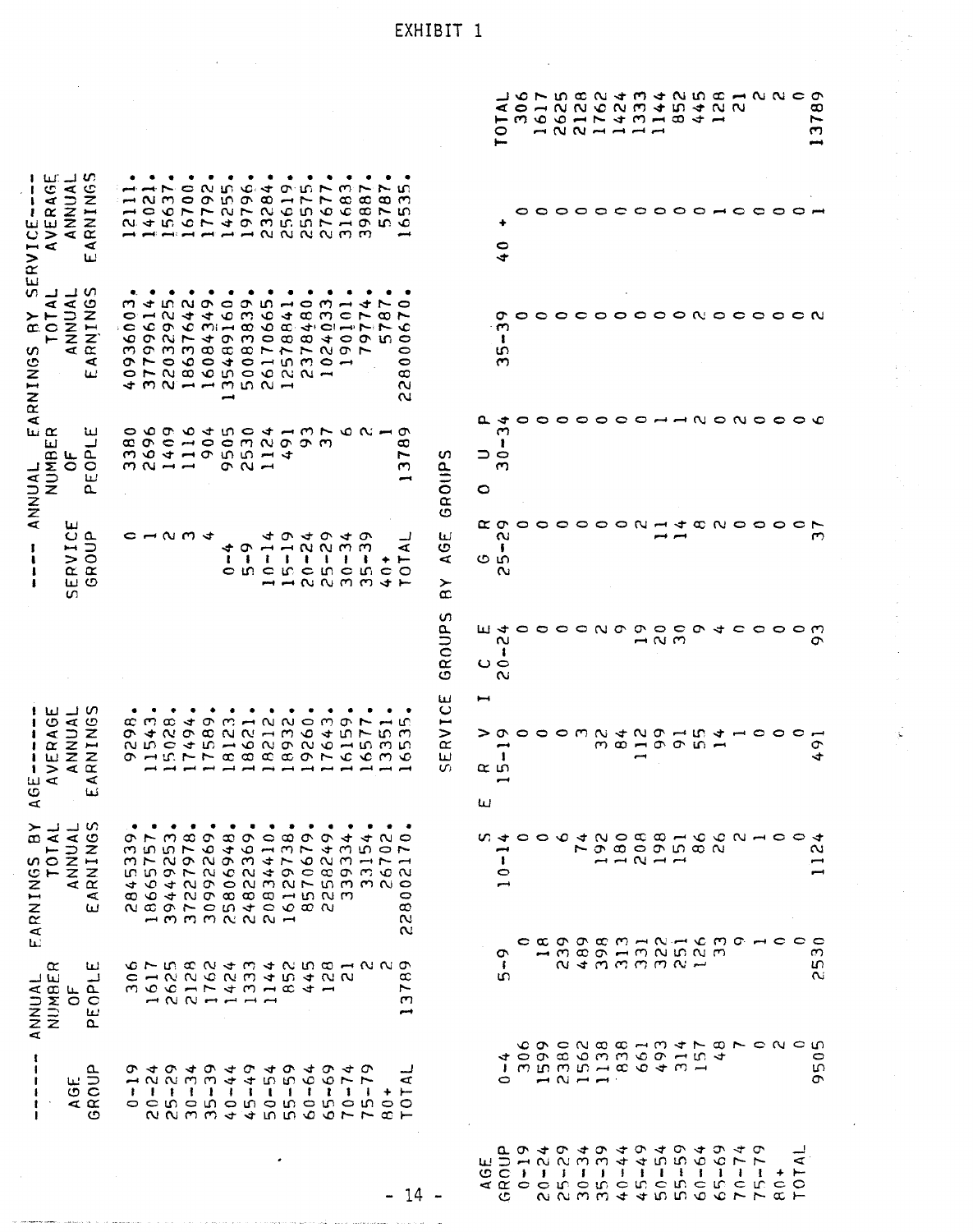# **EXHIBIT** 2  $\mathcal{L}_{\mathcal{A}}$

# VALUATION DATE 12/31/75

# ALASKA PERS - RETIRED LIVES

| AGE<br>GROUP                                                                                                                       | ANNUAL<br>NUMBER<br>0E.<br>PEOPLE                            | EARNINGS BY<br>TOTAL<br>ANNUAL<br>EARNINGS                                                                  | $AGE$ ------<br><b>AVERAGE</b><br>ANNUAL<br>EARNINGS                                                                |
|------------------------------------------------------------------------------------------------------------------------------------|--------------------------------------------------------------|-------------------------------------------------------------------------------------------------------------|---------------------------------------------------------------------------------------------------------------------|
| $0 - 19$<br>$20 - 24$<br>$25 - 29$<br>$30 - 34$<br>$35 - 39$<br>$40 - 44$<br>$45 - 49$<br>$50 - 54$<br>55-59<br>$60 - 64$<br>65-69 | 0<br>2<br>3<br>5<br>10<br>12<br>8<br>40<br>155<br>230<br>288 | ο.<br>13731.<br>28492.<br>45656.<br>70251.<br>62267.<br>69402.<br>182527.<br>770454.<br>932026.<br>1117633. | $\mathfrak{o}$ .<br>6865.<br>9497.<br>9131.<br>7025.<br>5189.<br>8675.<br>4563.<br>4971.<br>4052.<br>3881.<br>3497. |
| $70 - 74$<br>$75 - 79$<br>$80 +$<br>TOTAL                                                                                          | 133<br>42<br>13<br>941                                       | 465157.<br>116988.<br>35724.<br>3910308.                                                                    | 2785.<br>2748.<br>4155.                                                                                             |

ə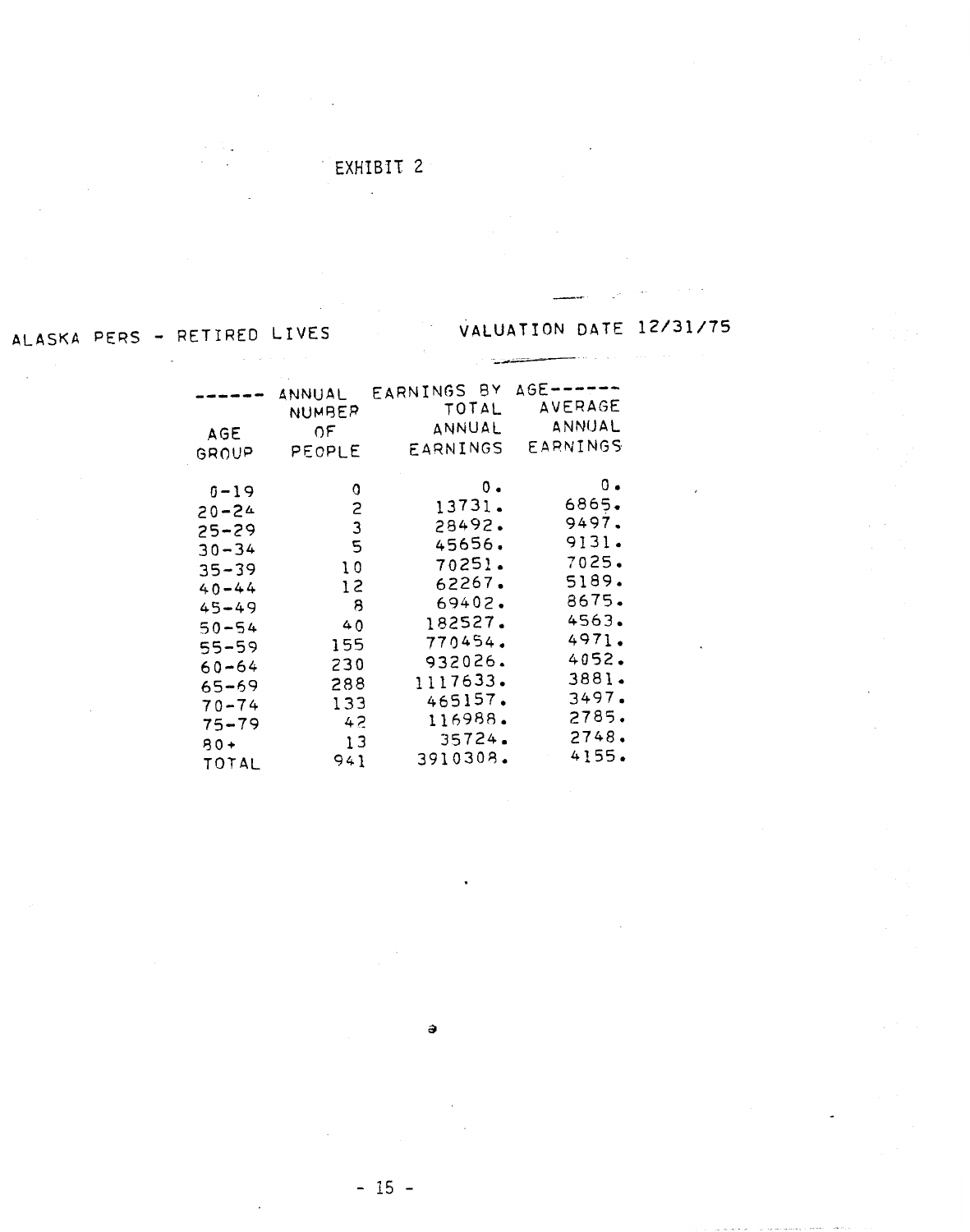

# EXHIBIT 3

## MISCELLANEOUS INFORMATION

## MEMBERS OF THE

## ALASKA PUBLIC EMPLOYEES' RETIREMENT SYSTEM

## Active Members

|     |                                     |                   | Information as of |
|-----|-------------------------------------|-------------------|-------------------|
|     |                                     | December 31, 1974 | December 31, 1975 |
| (1) | Number of Active<br>Participants    | 14,692            | 13,789            |
| (2) | Number with Complete<br>Information | 11,692            | 13,427            |
| (3) | Average Age                         | 37.93 years       | 37.70 years       |
| (4) | Average Service to Date             | 4.00 years        | 4.34 years        |
| (5) | Average Annual Salary               | \$13,235          | \$16,535          |

# Retirees and Beneficiaries

| (1) | Number of Retirees and<br>Beneficiaries | 714         | 941         |
|-----|-----------------------------------------|-------------|-------------|
|     | (2) Average Age                         | 65.02 years | 64.04 years |
|     | (3) Average Monthly Benefit             | \$305       | \$346       |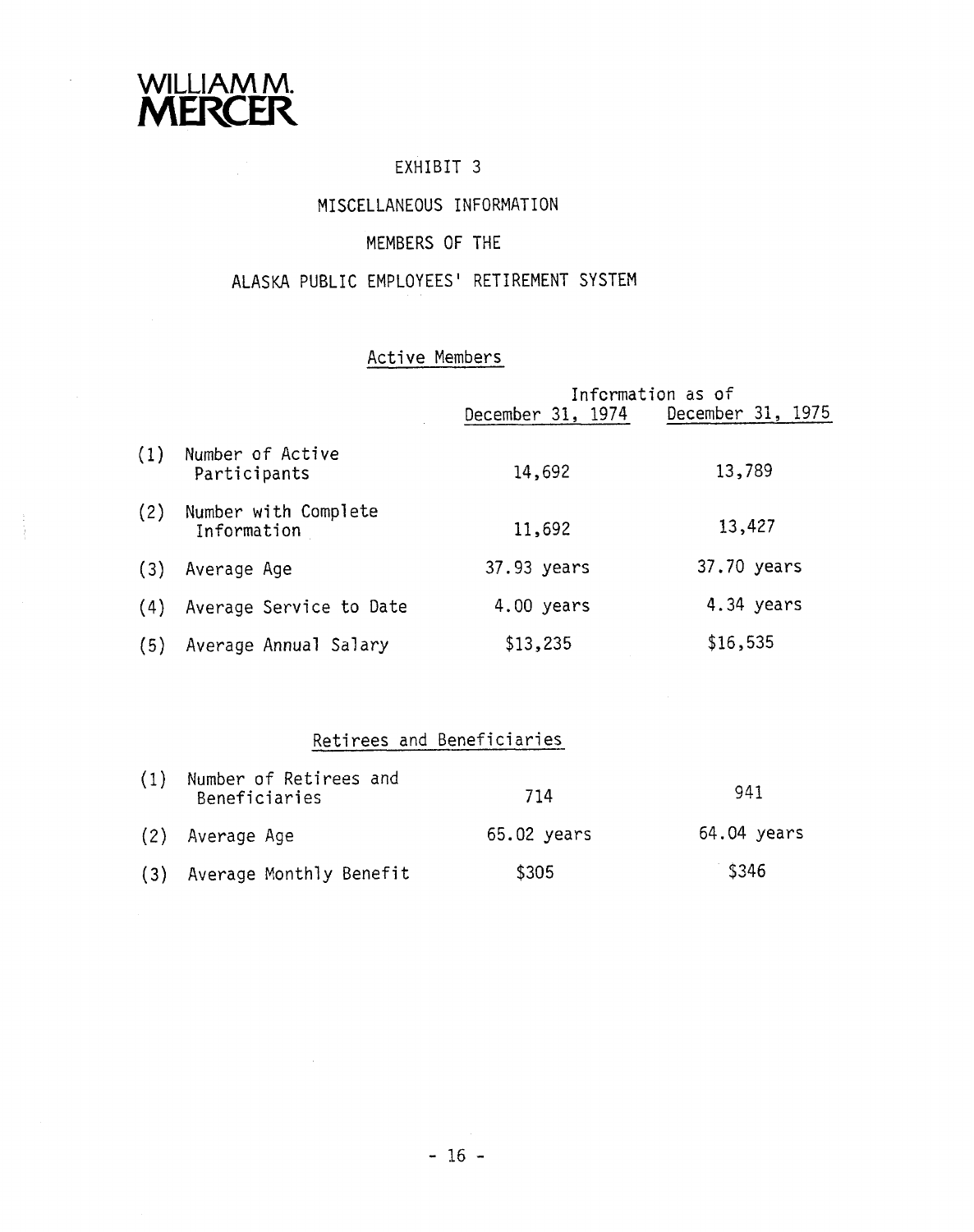

## **APPENDIX 4**

# **ACTUARIAL DETERMINATIONS**

 $\mathcal{L}_{\mathrm{in}}$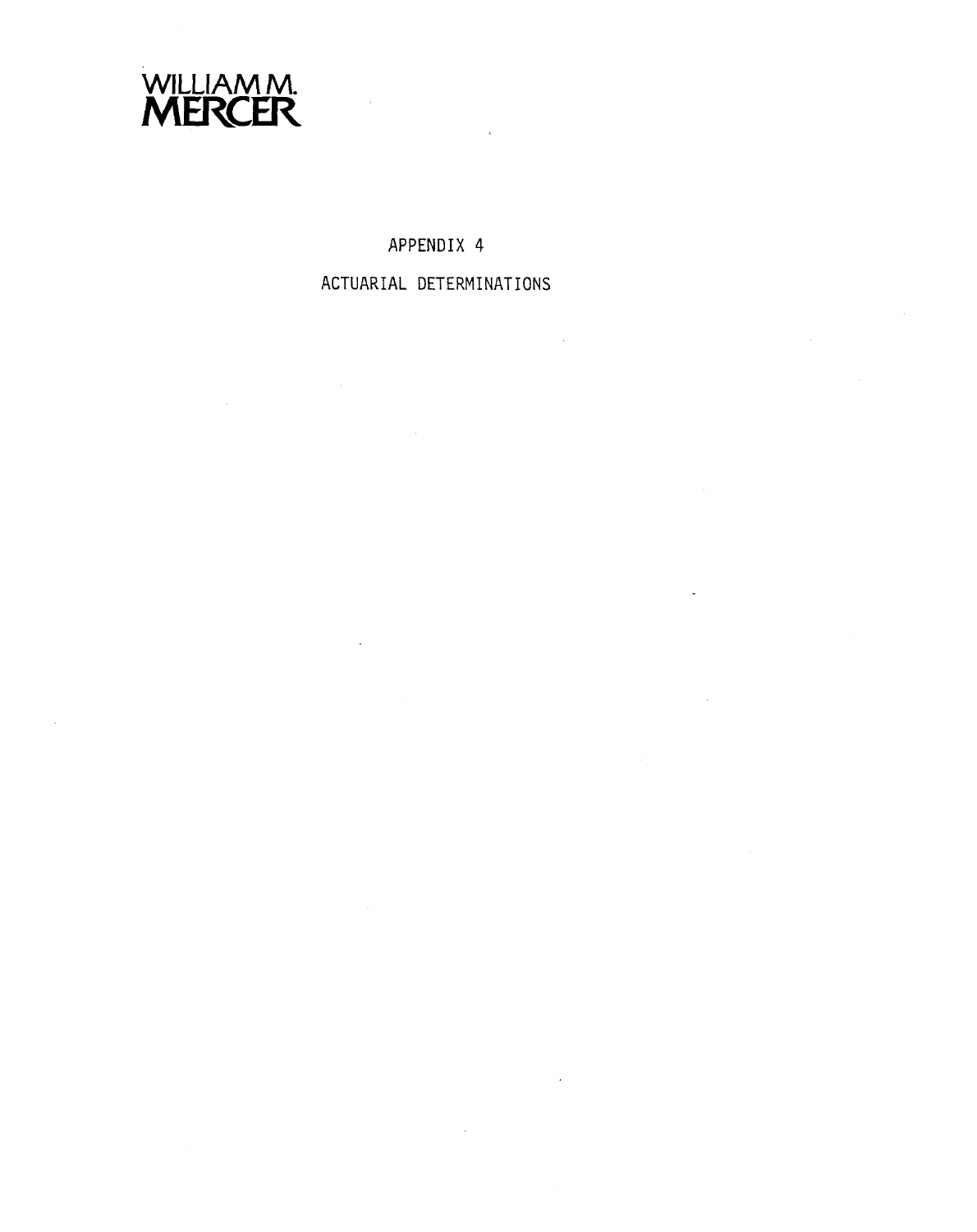

# EXHIBIT 4 DEVELOPMENT OF CONSOLIDATED EMPLOYER CONTRIBUTION RATE

# FOR 1977-78

 $\mathbf{v}$ 

|     | (1) Present Value of Fully Projected<br>Benefit for Non-Retired Participants         | \$307,173,942    |
|-----|--------------------------------------------------------------------------------------|------------------|
| (2) | Present Value of Benefits Earned to<br>December 31, 1975 by Non-Retired Participants | 154,465,769      |
|     | (3) Present Value of Future Member Contributions                                     | 49,389,194       |
|     | (4) Present Value of Future Consolidated<br>Employer Contributions $((1)-(2)-(3))$   | 103, 318, 979    |
|     | (5) Present Value of Future Salaries                                                 | 1, 143, 706, 600 |
|     | (6) Consolidated Employer Contribution<br>Rate for Pension Benefits $((4)/(5))$      | 9.03%            |
|     | (7) Rate for Retiree Medical Insurance                                               | .40%             |
|     | (8) Total Consolidated Employer Contribution Rate                                    | 9.43%            |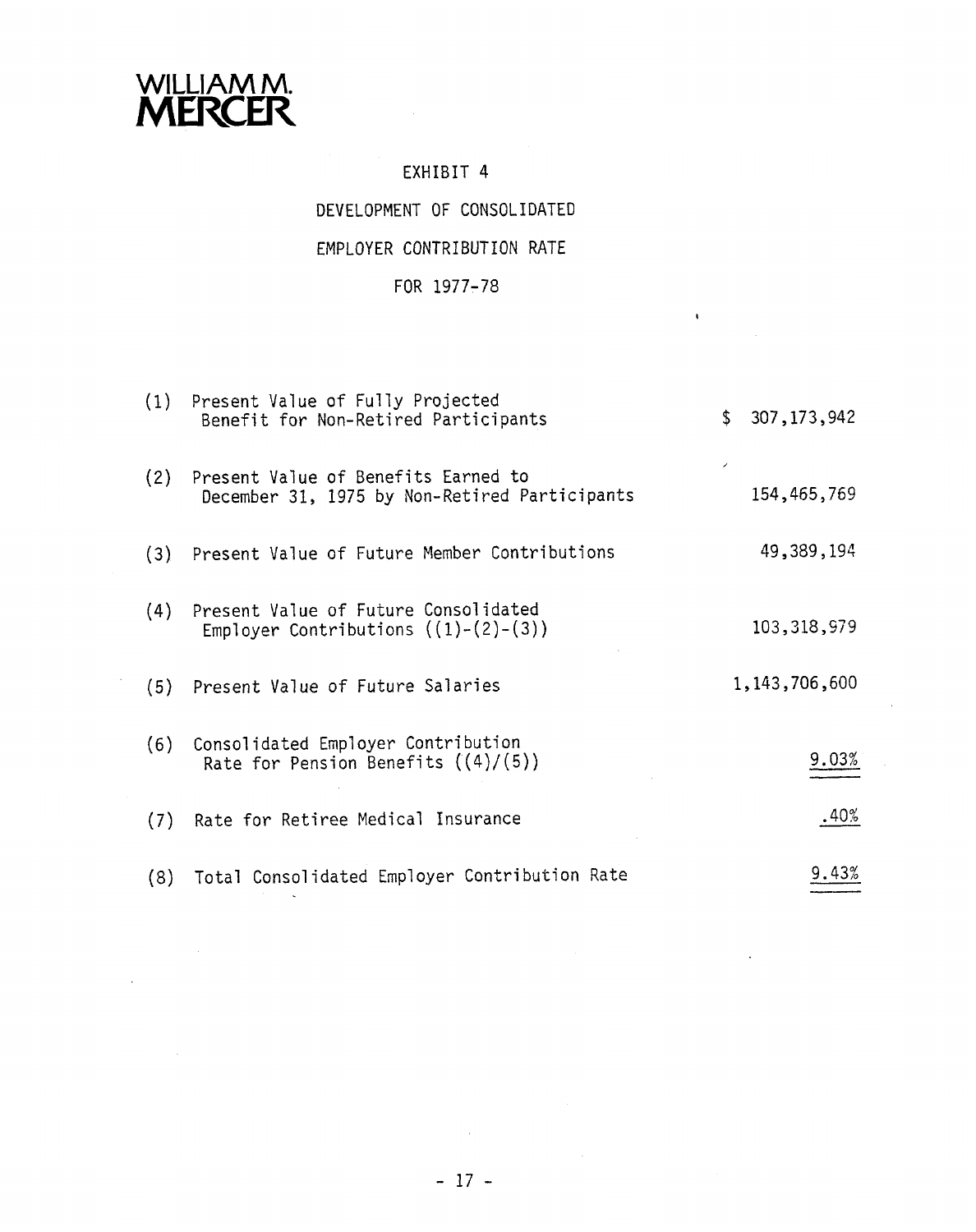$\ddot{\phantom{a}}$ 

 $\sim$ 

# DEVELOPMENT OF PAST SERVICE RATES FOR 1977-78

#### NEW PROVISIONS

|                                   | (a)                                                   | (b)                | (c)                                                  | (d)                                               | (e)           | (f)                              | (g)                           |
|-----------------------------------|-------------------------------------------------------|--------------------|------------------------------------------------------|---------------------------------------------------|---------------|----------------------------------|-------------------------------|
|                                   | Liability for<br>Benefits Earned<br>to $12 - 31 - 75$ | Adjusted<br>Assets | Unfunded<br>Liability<br>or (Surplus)<br>$((a)-(b))$ | Payment to<br>Amortize<br>Liability -<br>40 Years | Salaries      | Past Service<br>Rate $((d)/(e))$ | Funding<br>Ratio<br>((b)/(a)) |
| State of Alaska                   | \$102,649,067                                         | \$55,084,943       | \$47,564,124                                         | \$2,772.988                                       | \$132,439,546 | 2.09%                            | 53.7%                         |
| City of Skagway                   | 16,449                                                | 38,657             | (22, 208)                                            | (1, 295)                                          | 119,373       | (1.08%)                          | 235.0%                        |
| City and Borough of<br>Sitka      | 1,215,754                                             | 458,952            | 756,802                                              | 44,122                                            | 1,743,244     | 2.53%                            | 37.8%                         |
| City of Fairbanks                 | 6,527,881                                             | 1,972,465          | 4,555,416                                            | 265,581                                           | 7,666,133     | 3.46%                            | 30.2%                         |
| City of Haines                    | 31,086                                                | 32,216             | (1, 130)                                             | (66)                                              | 136,367       | (.05%)                           | 103.6%                        |
| University of Alaska              | 6,625,414                                             | 4,282,616          | 2,342,798                                            | 136,585                                           | 15,294,315    | .89%                             | 64.6%                         |
| City of Valdez                    | 416,766                                               | 135,730            | 281,036                                              | 16,384                                            | 621,172       | 2.64%                            | 32.6%                         |
| City of Kodiak                    | 605,053                                               | 329,617            | 275,436                                              | 16,058                                            | 995,543       | 1.61%                            | 54.5%                         |
| Alaska Municipal League           | 127,557                                               | 32,575             | 94,982                                               | 5,537                                             | 68,528        | 8.08%                            | 25.5%                         |
| City of Kenai                     | 385,449                                               | 337,600            | 47,849                                               | 2,790                                             | 711,433       | .39%                             | 87.6%                         |
| Municipality of<br>Anchorage      | 26,100,148                                            | $-9,529,518$       | 16,570,630                                           | 966,068                                           | 45,065,660    | 2.14%                            | 36.5%                         |
| North Star Borough                | 2,385,463                                             | 1,457,260          | 928,203                                              | 54,114                                            | 5,811,485     | .93%                             | 61.1%                         |
| Ketchikan Gateway Borough 87,334  |                                                       | 91,390             | (4, 056)                                             | (236)                                             | 448,870       | (.05%)                           | 104.6%                        |
| Matanuska-Susitna Borough 888,011 |                                                       | 409,138            | 478,873                                              | 27,918                                            | 1,403,532     | 1.99%                            | 46.1%                         |
| City of Soldotna                  | 23,397                                                | 27,442             | (4,045)                                              | (236)                                             | 38,910        | (.61%)                           | 117.3%                        |
| City and Borough of<br>Juneau     | 3,497,664                                             | 2,174,540          | 1,323,124                                            | 77,138                                            | 6,139,028     | 1.26%                            | 62.2%                         |
| City of Wrangell                  | 203,065                                               | 88,693             | 114,372                                              | 6,668                                             | 497,570       | 1.34%                            | 43.7%                         |
| City of Bethel                    | 14,686                                                | 10,272             | 4,414                                                | 257                                               | 40,062        | .64%                             | 69.9%                         |
| Valdez City Schools               | 38,840                                                | 25,811             | 13,029                                               | 760                                               | 328,896       | .23%                             | 66.5%                         |
| Hoonah City Schools               | 113,210                                               | 23,420             | 89,790                                               | 5,235                                             | 169,140       | 3.10%                            | 20.7%                         |
| Nome Public Utilities             | 203,525                                               | 52,434             | 151,091                                              | 8,809                                             | 389,831       | 2.25%                            | 25.8%                         |
| City of Kotzebue                  | 20,696                                                | 29,243             | (8, 547)                                             | (498)                                             | 174,005       | (.29%)                           | 141.3%                        |
| City of Galena                    | 6,085                                                 | 8,035              | (1, 950)                                             | (114)                                             | 41,842        | (.27%)                           | 132.0%                        |
| King Cove City Schools            | 1,134                                                 | 3,062              | (1, 928)                                             | (112)                                             | 30,157        | (.37%)                           | 270.0%                        |
| City of Petersburg                | 324,547                                               | 91,458             | 233,089                                              | 13,589                                            | 707,971       | 1.92%                            | 28.2%                         |
| Bristol Bay Borough               | 129,857                                               | 8,326              | 121,531                                              | 7,085                                             | 119,182       | 5.94%                            | 6.4%                          |
| North Slope Borough               | 302,174                                               | 55,484             | 246,690                                              | 14,382                                            | 464,637       | 3.10%                            | 18.4%                         |
| Wrangell City Schools             | 85,060                                                | 9,353              | 75,707                                               | 4,414                                             | 59,559        | 7.41%                            | 11.0%                         |
| Unorganized Borough<br>Schools    | 1,179,637                                             | 463,342            | 716,295                                              | 41,760                                            | 5,544,120     | .75%                             | 39.3%                         |
| City of Cordova                   | 162,473                                               | 45,297             | 117,176                                              | 6,831                                             | 492,934       | 1.39%                            | 27.9%                         |
| Nome City Schools                 | 65,545                                                | 19,760             | 45,785                                               | 2,669                                             | 178,455       | 1.50%                            | 30.1%                         |
| City of King Cove                 | 24,529                                                | 4,927              | 19,602                                               | 1,143                                             | 43,624        | $2.62\%$                         | 20.1%                         |
| Selawik Schools                   | <u>8,213</u>                                          | $-0-$              | <u>8,213</u>                                         | <u>479</u>                                        | <u>16,995</u> | 2.82%                            | <u>-0- -</u>                  |
|                                   | \$154,465,769                                         | \$77,333,576       | \$77,132,193                                         | \$4,496,807                                       | \$228,002,119 | 1.97%                            | $\frac{50.1%}{20}$            |

 $\frac{1}{2}$  and  $\frac{1}{2}$ 

 $\mathcal{A}^{(n)}$  .

 $\bar{\lambda}$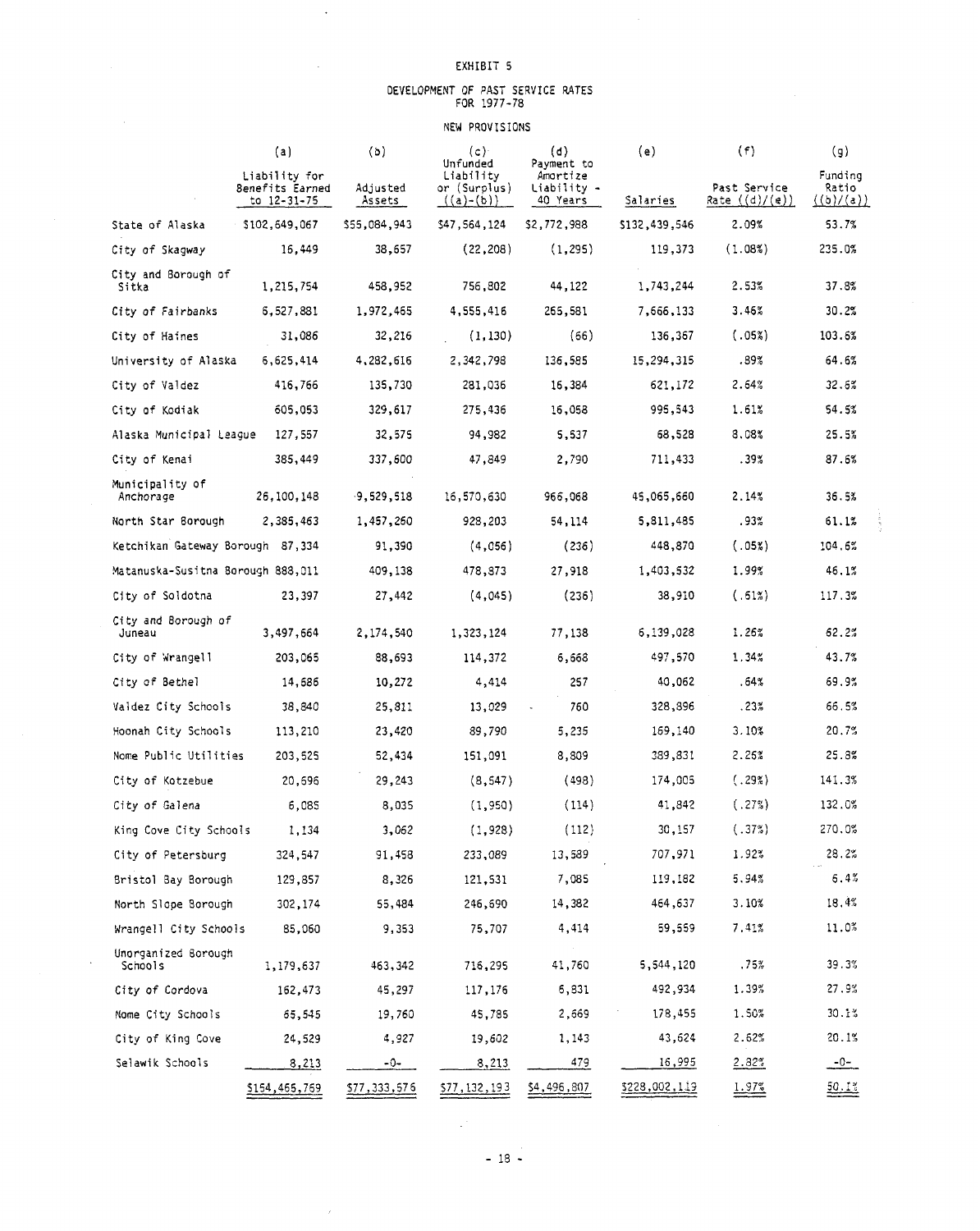

# EXHIBIT 6

 $\sim 10^{-1}$ 

# BREAKDOWN OF PRESENT VALUE

# OF BENEFITS

|                                                                   | Present Value of<br>Accrued Benefit | Present Value of<br>Fully Projected Benefit |
|-------------------------------------------------------------------|-------------------------------------|---------------------------------------------|
| Retirement Benefit                                                | \$123,188,970                       | \$224,473,629                               |
| Disability Benefit                                                | 2,871,736                           | 4,999,388                                   |
| Death Benefits                                                    | 4,080,913                           | 6,744,058                                   |
| Termination Benefits                                              | 20,553,340                          | 67, 186, 057                                |
| Contributions plus Interest<br>for Inactive Members               | 3,770,810                           | 3,770,810                                   |
| Total Present Value of<br>Benefit for all Non-<br>Retired Members | \$154,465,769                       | \$307,173,942                               |
| Present Value of Benefits<br>for Pensioners                       | 42,526,992                          | 42,526,992                                  |
| Total Present Value<br>of Benefits                                | \$196,992,761                       | \$349,700,934                               |

 $\mathcal{L}_{\text{max}}$  and  $\mathcal{L}_{\text{max}}$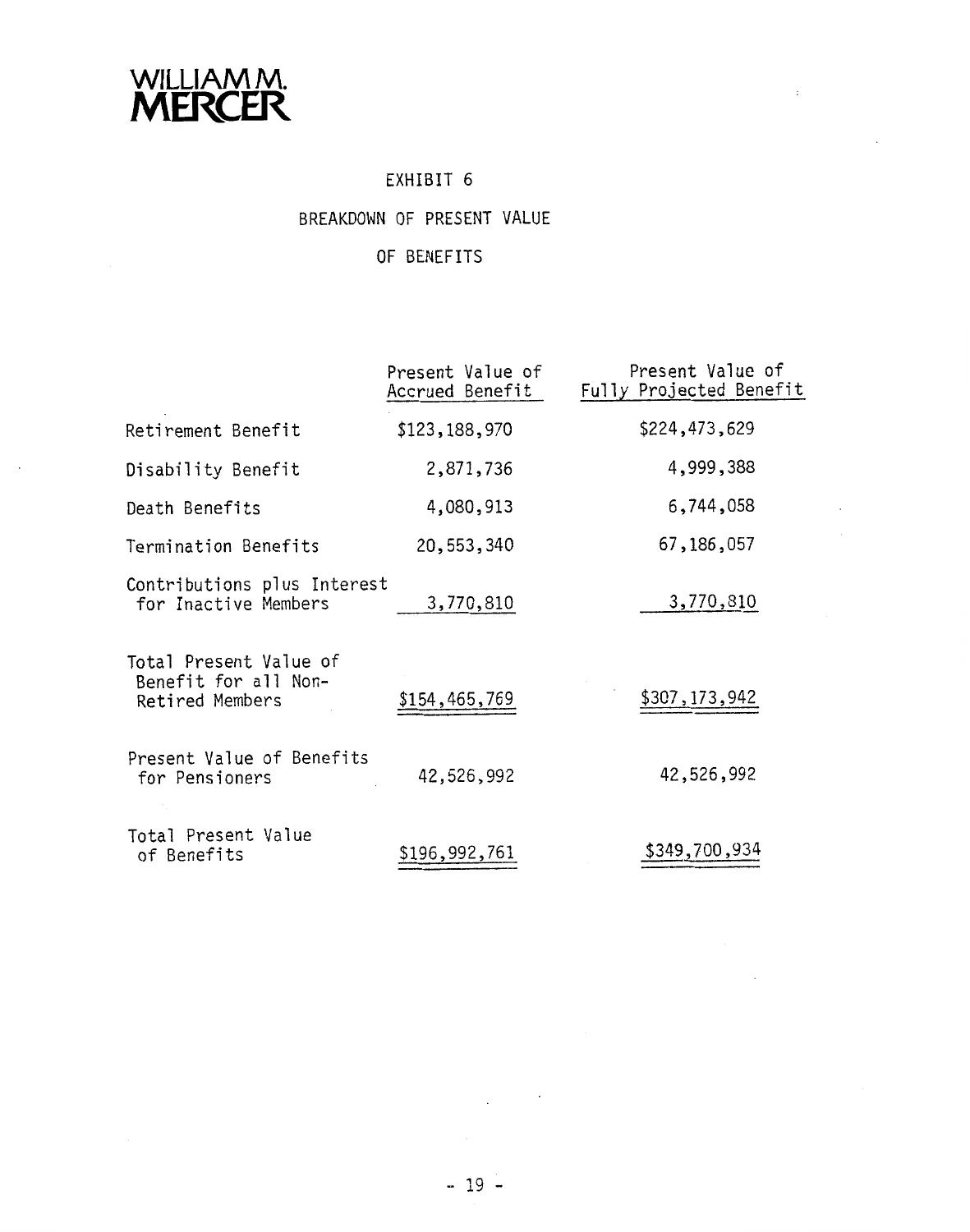

#### PUBLIC EMPLOYEES' RETIREMENT SYSTEM

#### OF ALASKA  $\sim$   $-$

1. Plan

Public Employees' Retirement System of Alaska.

2. Effective Date

January 1, 1961.

3. Amended

April 19, 1961 April 19, 1962 February 18, 1964 May 29, 1964 ,July 1, 1964 May 12, 1966 April 3, 1968 July 1, 1968 July 1, 1970 July 1, 1972 July 1, 1974 July 1, 1975 July 1, 1976

#### 4. Administration of Plan

The Commissioner of Administration is responsible for administration of the System, Public Employees' Retirement Board adopts rules and regulations to carry out provisions of the Act, and Commissioner of Revenue invests the Fund.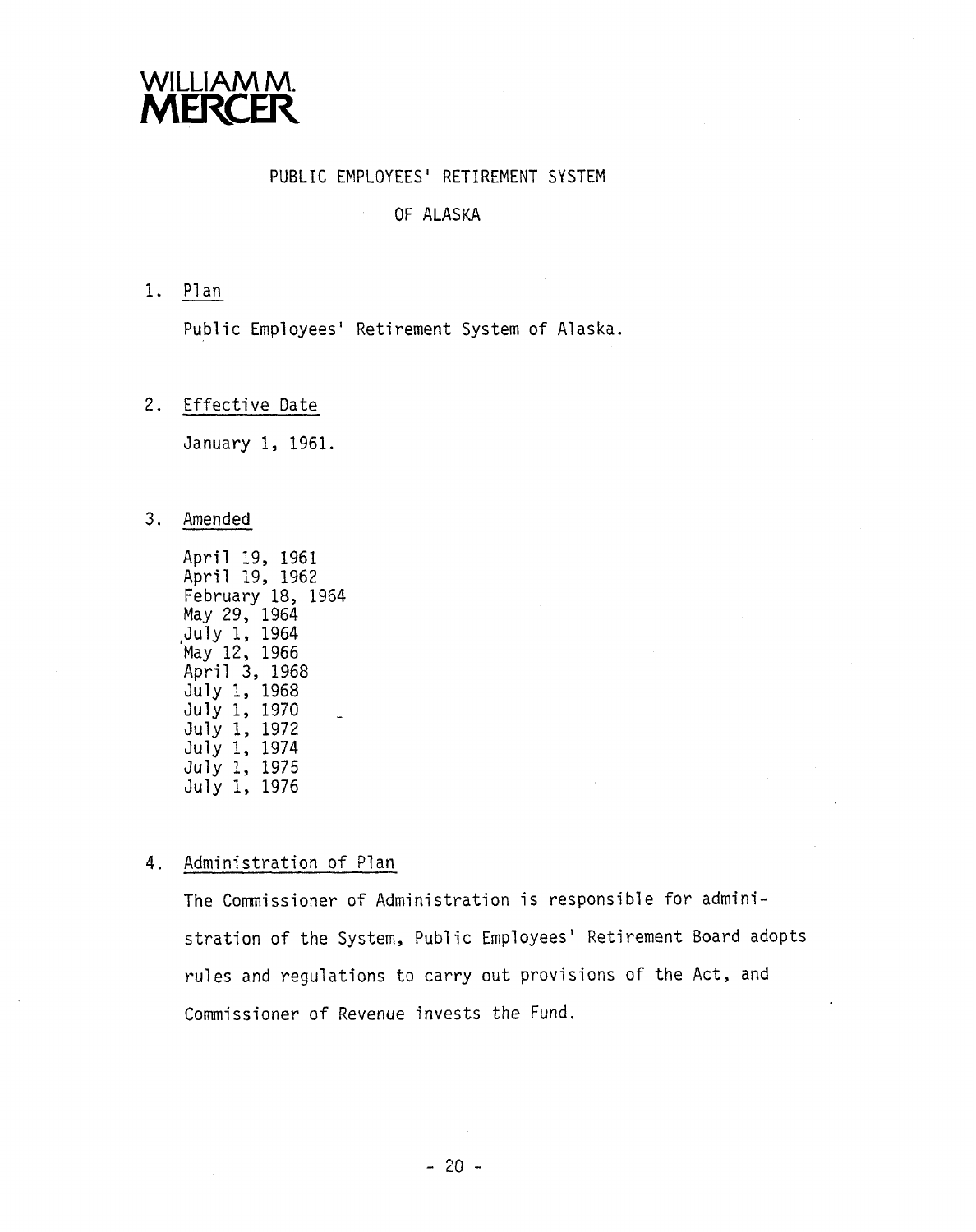

### APPENDIX 5

# SUMMARY OF THE PROVISIONS

# OF THE

## ALASKA PUBLIC EMPLOYEES ' RETIREMENT SYSTEM

# AS OF

JULY 1, 1976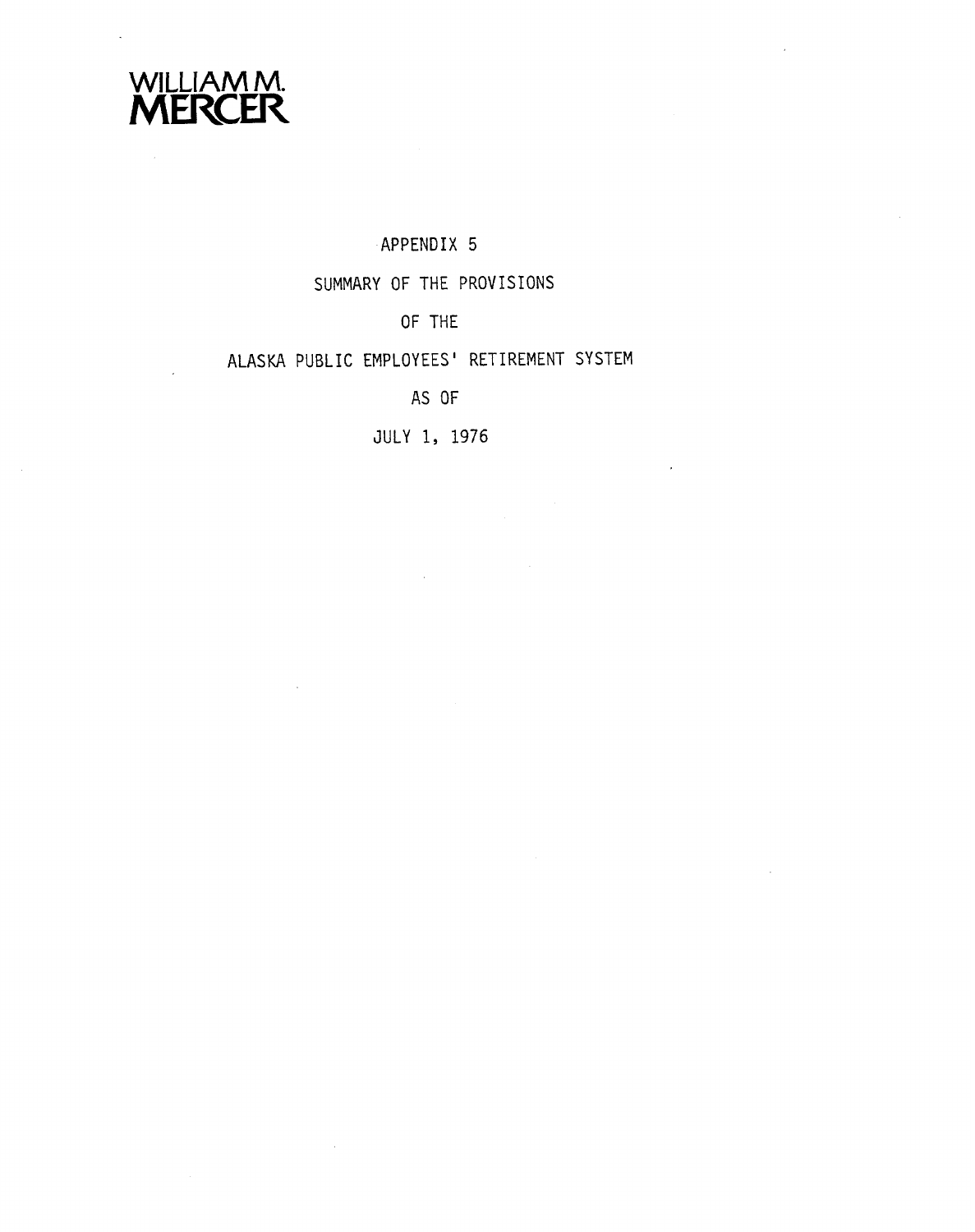# WILLIAM M **MERCER**

### 5. Employers Included

State of Alaska and any political subdivisions and public or quasi-pub1 ic organizations thereof (as of December **31,** 1975, there were: 32 participating employer groups in addition to the State for.which separate contribution rates are determined).

### 6. Employees Included

All regular full-time employees of the State and participating political subdivisions, exclusive of those covered by the Alaska Teachers' Retirement System, the Alaska Judges' System, or any employee on whose behalf the State is making contributions to another Retirement System. Elected officials may elect to participate at their option.

#### 7. Service Considered

Future :

Hire or 1/1/61, if later, to date of termination, death, or retirement. Up to 5 years of military service may be recognized if appropriately claimed and appropriate employee contribution paid.

Past:

Service credit for all service with State and Territory prior to January 1, 1961, if the employee completed three years of service after January 1, 1961. Elected official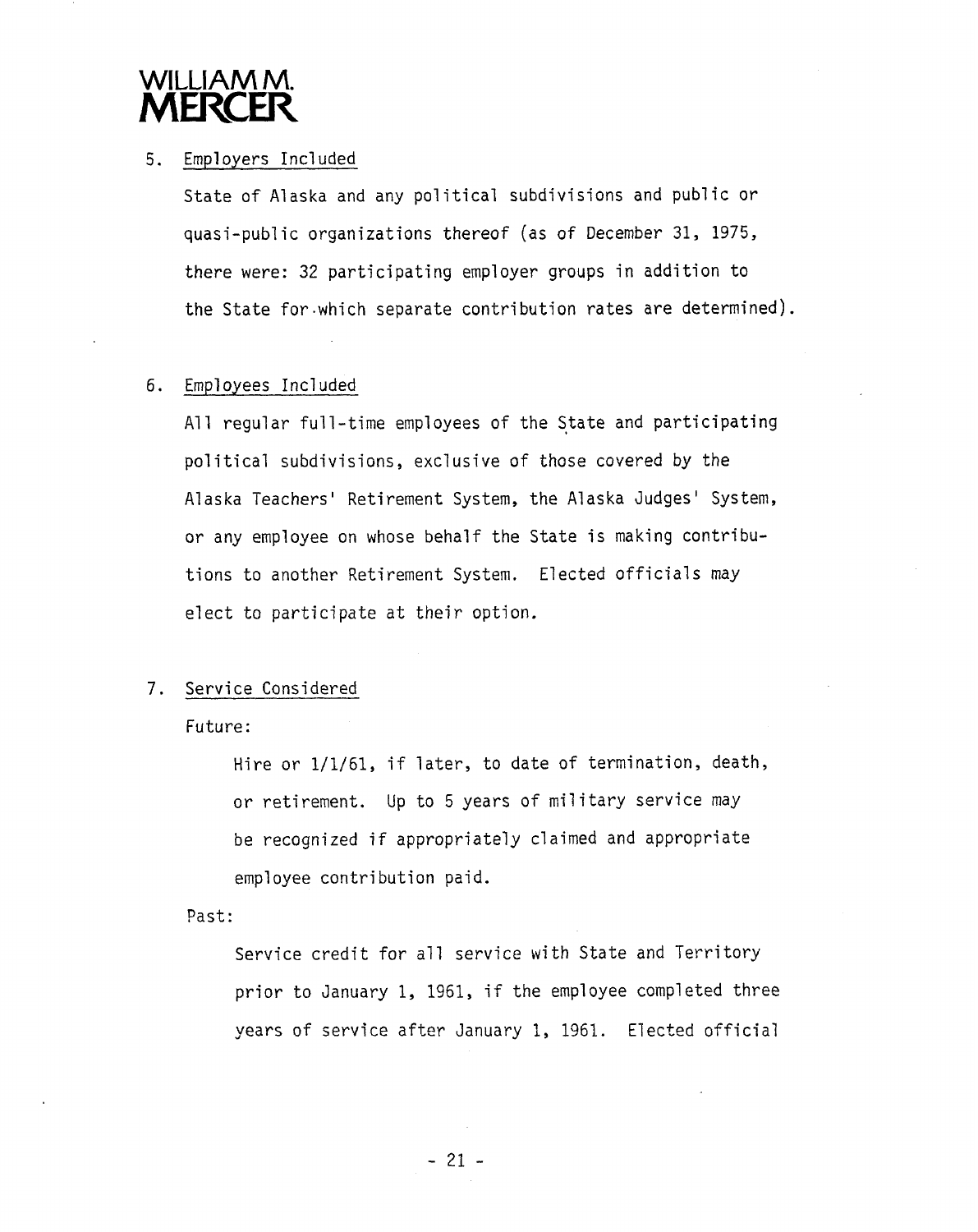# WILLIAM M **MERCER**

has past service credit only if he pays contributions for all of his service after January 1, 1961. Service with political subdivision prior to effective date included at option of political subdivision.

### Break in Future Service:

Any termination. But if employee returns and makes contribution equal to refund paid plus interest, the service before the break is reinstated.

### 8. Compensation Considered

Total compensation during three consecutive calendar years of credited service which yield the highest average monthly compensation (total compensation during period divided by number of months included).

### 9. Employer Contributions

Separate contribution rate for each employer equal to the sum of:

(1) Consol idated Rate

A uniform rate for all participating employers sufficient to amortize all future service liabilities (less value of employee contributions) over the future working lifetimes of the covered group.

(2) Past Service Rate

A rate determined separately for each employer sufficient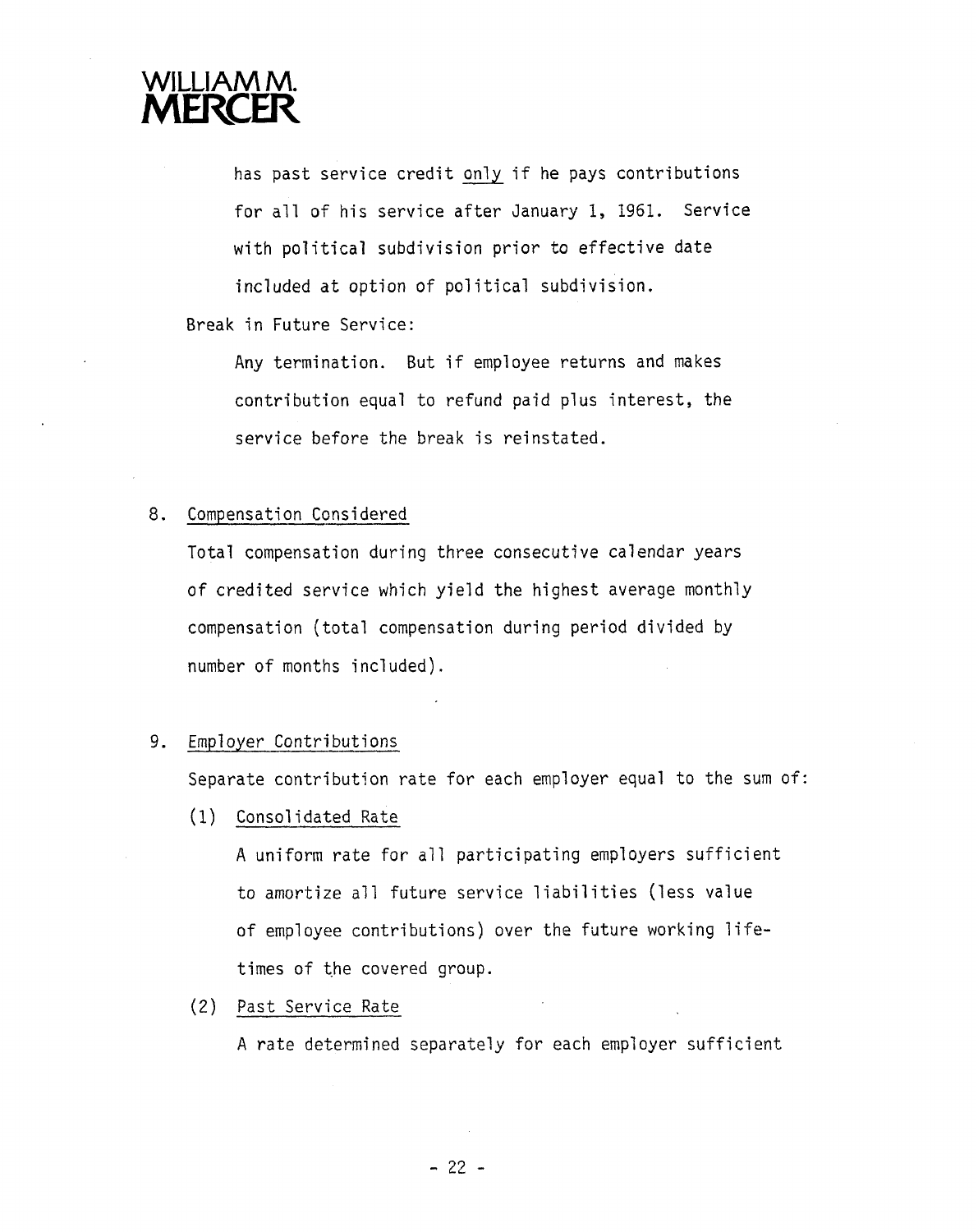

to amortize such employer's unfunded past service liabilities over 40 years.

#### 10. Employee Contributions

Mandatory Employee Contributions:

Police & Fire - 5%

Other  $- 4 \frac{1}{4}$ 

Refund at Termination (no vesting) :

Return of voluntary and mandatory contributions with interest. Refund at Death:

If no widow's pension payable, return of voluntary and mandatory contributions with interest.

#### 11. Normal Retirement Benefit

Eligibility:

Age 55 or 20 years - Police & Fire

Age 55 or 30 years - Other

Type:

Life only with optional joint and survivor benefit

(actuarially reduced).

Amount:

2% of highest three consecutive year average salary for each year of service - Other.

2% for the first 10 years of service plus 2 1/2% for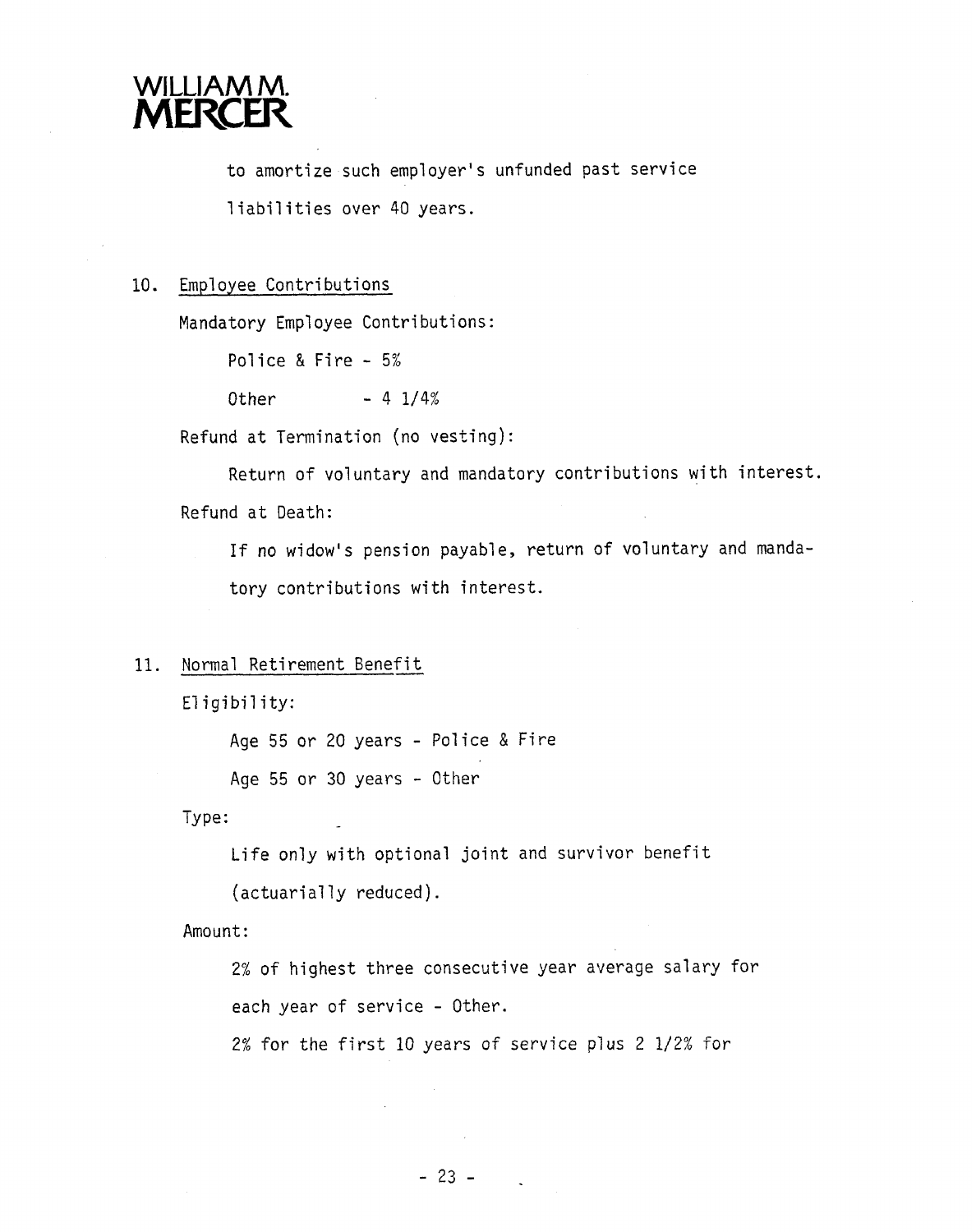

years of service in excess of 10, of highest consecutive three-year average salary - Police & Fire.

#### 12. Early Retirement Benefit

Eligibility:

Age 50 and 5 years service - a11 employees.

Type:

Life only.

Amount:

Actuarial equivalent of Normal Retirement Benefit based on service and compensation to Early Retirement Date.

#### 13. Deferred vested Benefit

Eligibility:

Five years of service, withdrawal of employee contributions voids vested rights.

Type:

Life only or joint and survivor benefit (actuarially reduced). Amount:

Monthly benefit begins on employee's Normal Retirement Date. Amount determined the same as Normal Retirement Benefit taking into account compensation and service prior to termination.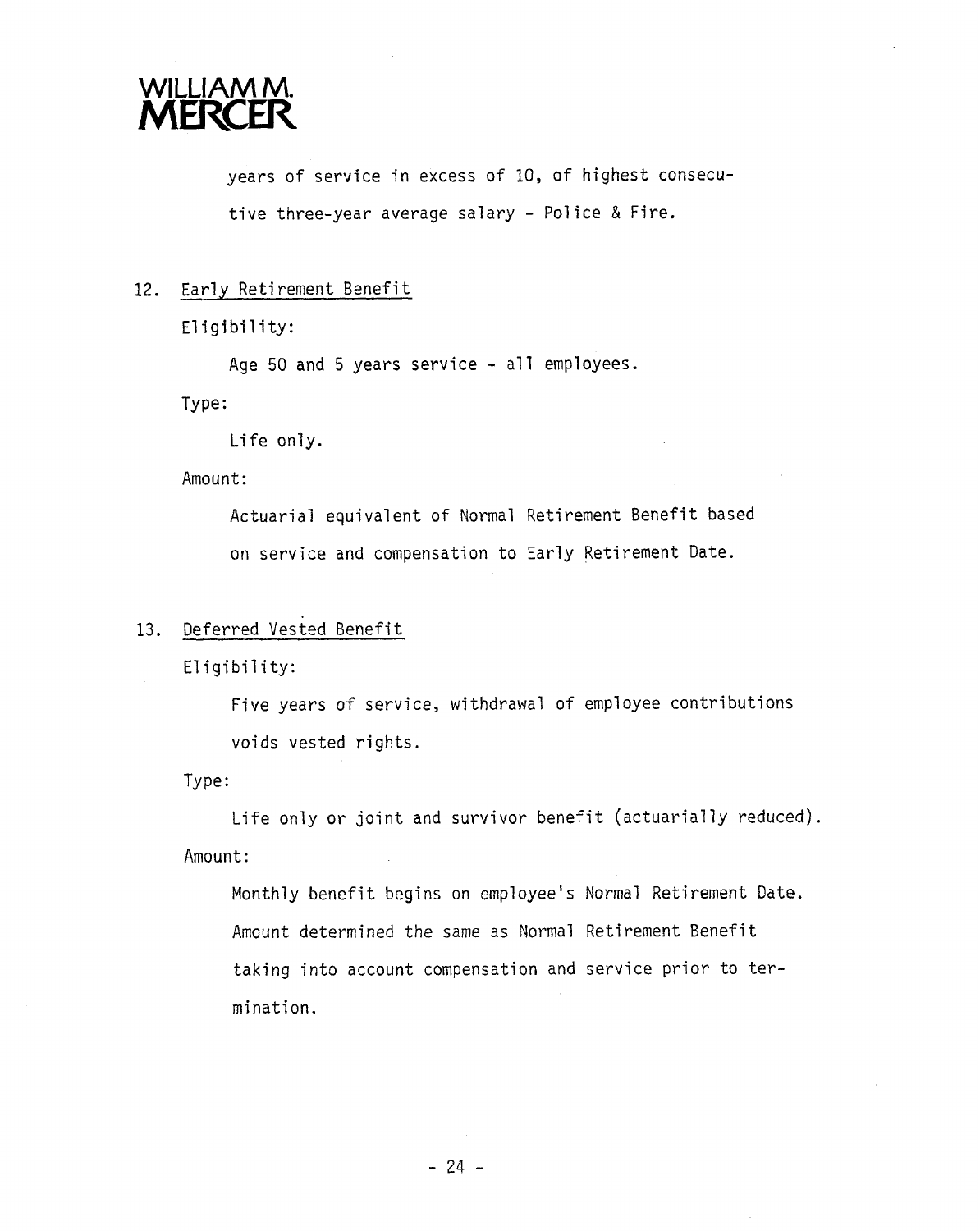# WILLIAM<sub>M</sub>. **MERCER**

### 14. Disability Benefit

Occupational Disability:

Eligibility:

No age or service requirements.

Type:

Monthly benefit payable until death or recovery.

Amount :

40% of gross monthly compensation at date of

disability. The benefit terminates at Normal

Retirement Date with full Normal Retirement

Benefit commencing at that point.

Non-Occupational Disability:

Eligibility:

Five years of service.

Type:

Monthly benefit payable until death or recovery. Amount:

Same as vested benefit except payments commence immediately.

### 15. Death Benefit Before Retirement

Occupational :

No age or service requirements.

Benefit: 40% of gross monthly compensation at date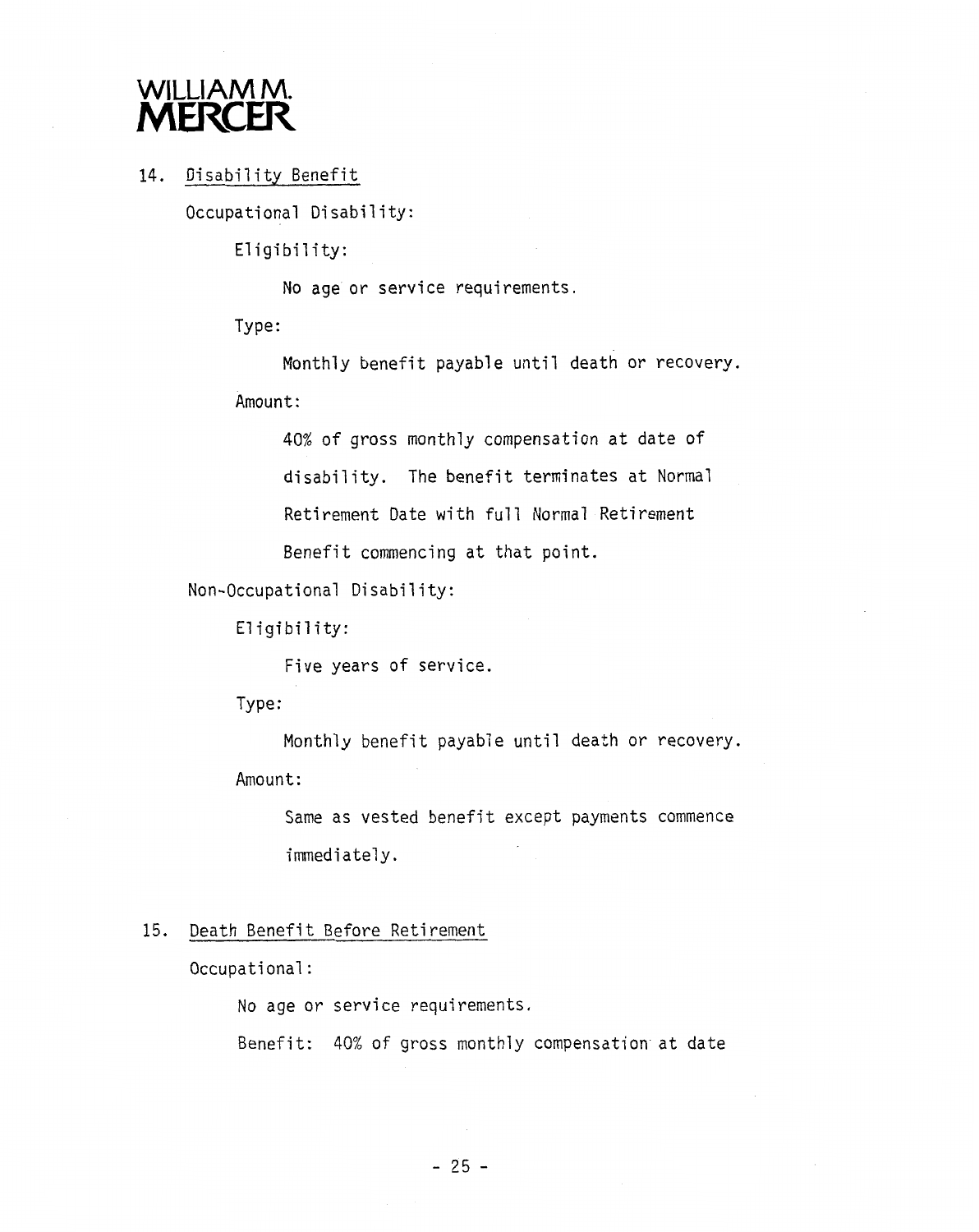# WILLIAM M **MERCER**

of death or disability, if earlier. At participant's Normal Retirement Date, benefit converts to Norma1 Retirement benefit based on pay at date of disability or death and credited service, including period from date of disability or death to Norma1 Retirement Date. Non-Occupational

If no widow 'S benef it is payable, lump-sum death benefit of \$1,000 plus \$100 per each completed year of service and the participant's contributions with interest. Alternatively, an income benefit is available at death after five years of service based on 50% **3&S** equivalent of accrued Normal Retirement Benefit.

#### 16. Death Benefits After Retirement

The employee's beneficiary receives a lump sum equal to the excess of his contribution account immediately prior to retirement over the sum of the pension payments previously received by the employee.

#### 17. Post-Retirement Pension Adjustment

Commissioner of Administration may recommend post-retirement increases on account of increasing cost of living up to 4% each year.